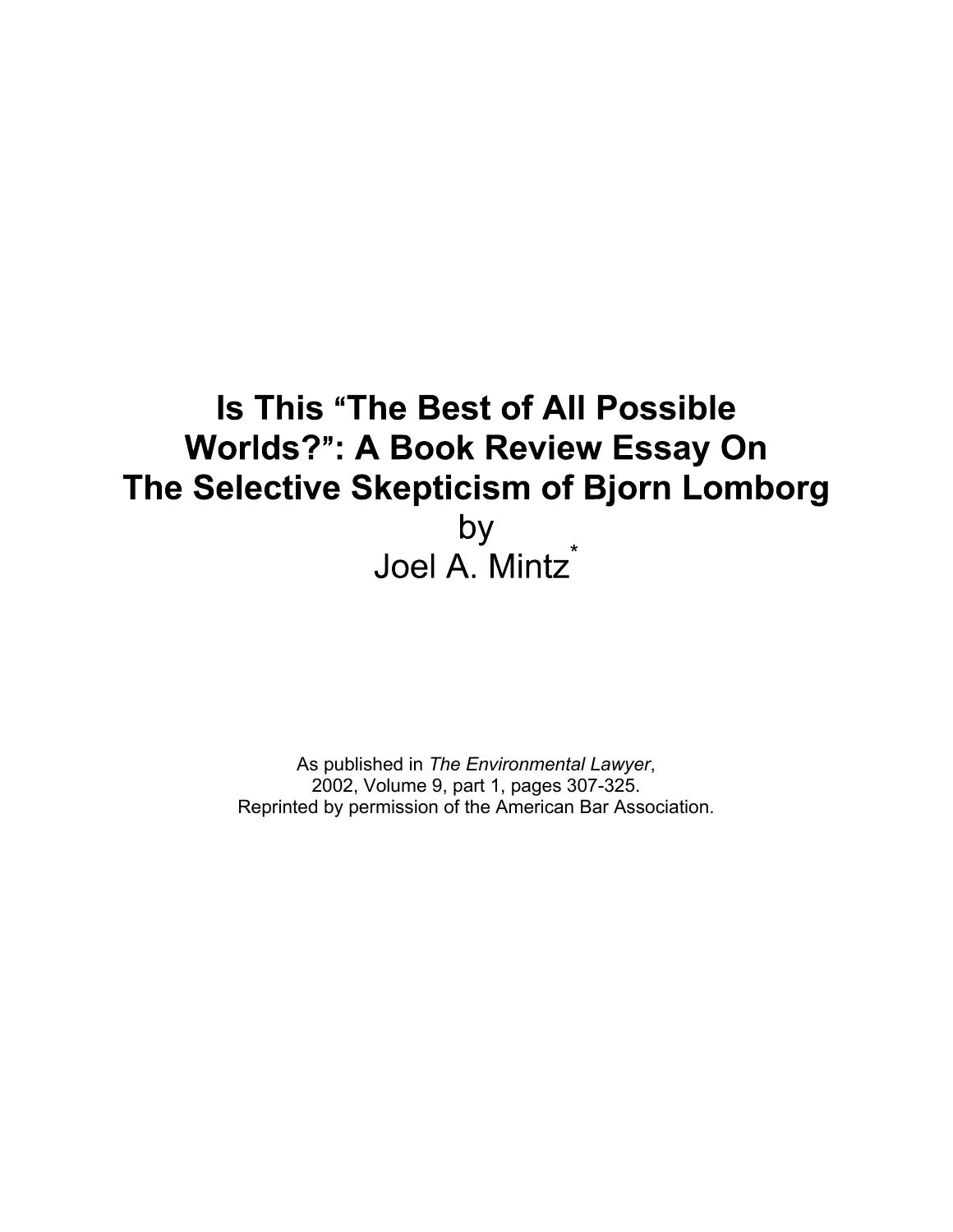"[S]ometimes Pangloss would say to Candide, 'All events are connected in the best of all possible worlds . . . ' 'That's well said,' replied Candide, 'but we must cultivate our garden."

Voltaire<sup>\*\*</sup>

"True science teaches us to doubt." Claude Bernard\*\*\*

"In all things of nature there is something of the marvelous." Aristotle<sup>\*\*</sup>

Since its publication in the Fall of 2001, Professor Bjorn Lomborg's The Skeptical Environmentalist: Measuring the Real State of the World<sup>1</sup> has engendered anguished and sharp debate. In its 352 pages of text and 2,930 footnotes, Professor Lomborg contends that nearly all of the pessimistic conclusions and prognostications of environmental scientists, journalists and environmental organizations are misleading or incorrect. Asserting that such "often heard environmental exaggerations" create a climate of fear which interferes with rational decisionmaking as to how best to allocate scarce human resources so as to resolve social problems, Lomberg sets out to challenge the prevailing understanding of "the state of the world." He offers in its stead an assessment of the human condition that provides, as he sees it, "the best possible information about how things have progressed and are likely to develop in the future"<sup>2</sup> and "a rounded feel of the real state of the world."<sup>3</sup> Although seen in some quarters as "a triumph,"<sup>4</sup> "essential reading,"<sup>5</sup> and "a brilliant and powerful work,"<sup>6</sup> Lomborg's volume has been derided by other observers as biased, "rife with careless mistakes," $\rm ^7$  and "misleading math about the earth." $^8$  Lomborg has heatedly defended his work against his critics on his own Web site; $^9$ and one of them, John Rennie, has in turn published a stinging response to the author's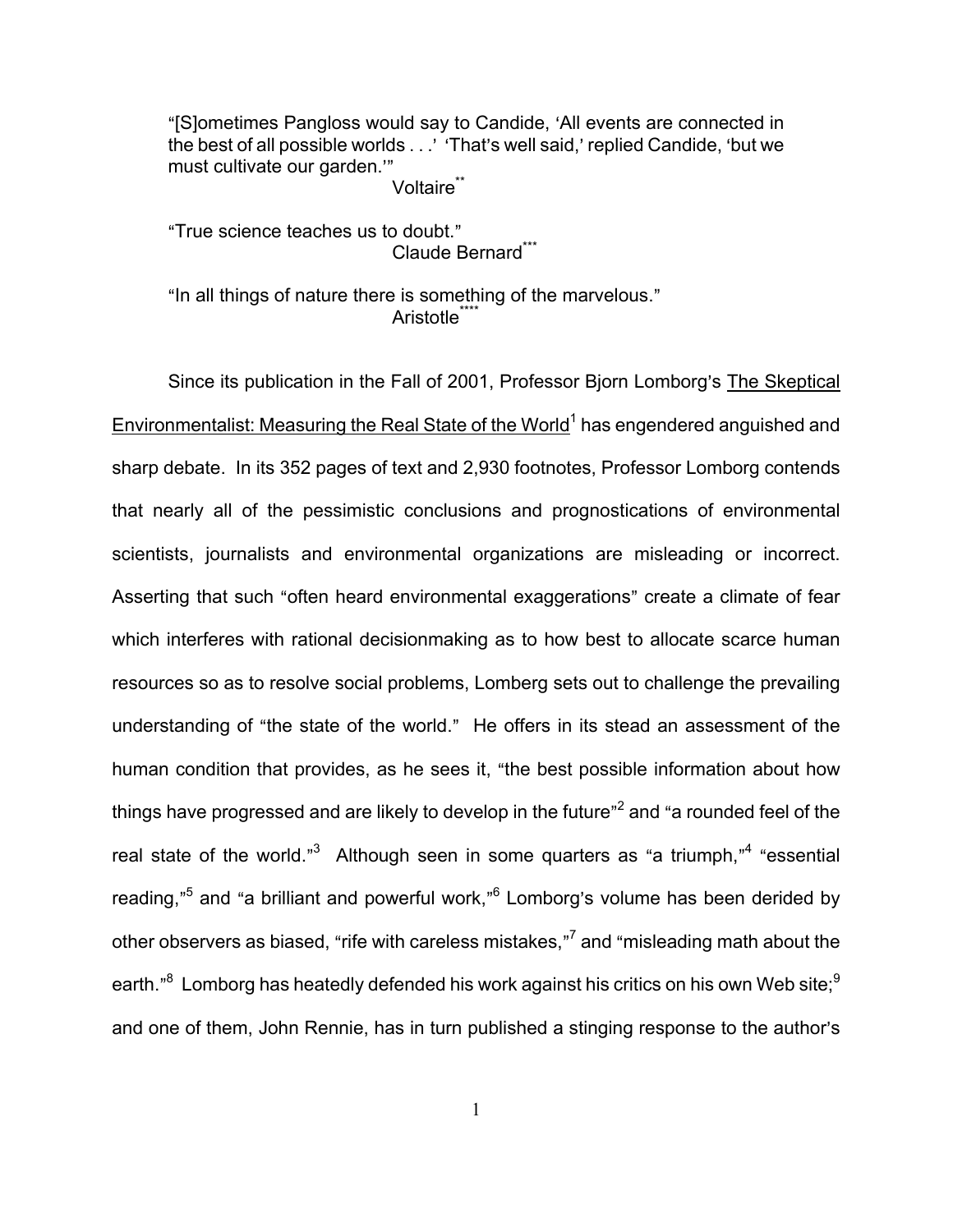rebuttal.<sup>10</sup>

In this review essay, I will assay the strengths and shortcomings of this intellectually provocative yet significantly flawed work. I will begin by summarizing Professor Lomborg's essential thesis and the nature and principal conclusions of his analysis. Next I will critique his approach, setting forth what I see as both its positive contributions and its intrinsic failings. Finally, I will summarize the conclusions of a more recent and (to me) more plausible and comprehensive analysis of the future of our planet.

#### I - Lomborg's Thesis and Conclusions: The So-Called "Litany" and His Proferred Antidote

The Skeptical Environmentalist begins with the statement of a most ambitious and worthwhile purpose: "I wish to gauge the most important characteristics of our state of the world - the fundamentals. And there should be assessed not on myths but on the best available facts."<sup>11</sup> Describing himself as "an old left-wing Greenpeace member" who "had for a long time been concerned about environmental questions,"<sup>12</sup> Professor Lomborg states that "[t]he facts and information presented here should give us an opportunity to set free our unproductive worries and allow us to focus on the important issues, so that we may indeed help make an even better world for tomorrow." $^{13}$ 

Lomborg's principal foil is what he refers to as "the Litany," i.e. the notion that "the environment is in poor shape here on earth."<sup>14</sup> He writes: "We know the Litany and have heard it so often that yet another repetition is, well, almost reassuring. There is just one problem: it does not seem to be backed up by the available evidence."<sup>15</sup>

In Lomborg's view, an unreasonably pessimistic public view of the world's condition is the result of "propaganda" and "blatantly false claims . . . made again and again" which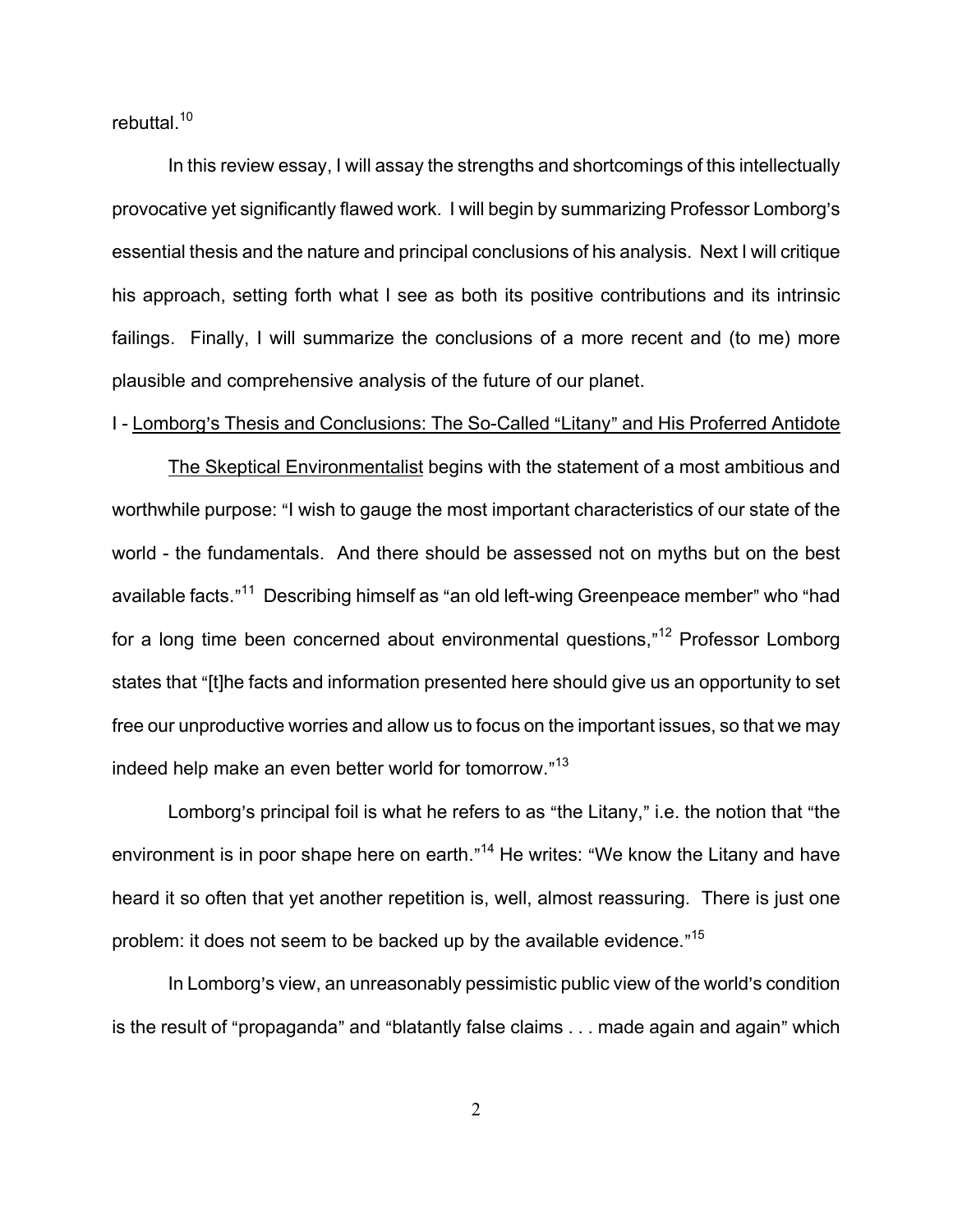have been presented by "many environmental organizations . . . and by many individual commentators," and then "readily picked up by the media."<sup>16</sup> He also faults scientific researchers who, motivated by a need and desire for public funding for their research, are unwilling to present information that goes against their institutional self-interests, even though such conduct creates what he terms a "lopsided version of reality."

Unafraid to name names, Professor Lomborg especially criticizes the work of Lester Brown (until recently the leader of the Worldwatch Institute), Paul Ehrlich, David Pimentel, the Worldwide Fund for Nature, Greenpeace, U.S. News and World Report, Newsweek, Al Meyerhoff of the Natural Resources Defense Council, former U.S. Vice President Al Gore, Isaac Asimov, E.O. Wilson, Norman Myers, and Rachel Carson, among others. From his perspective "an entire army of environmental organizations, pundits and politicians"<sup>17</sup> have repeatedly warned us that "doomsday is nigh,"<sup>18</sup> creating in the process a "Great Fable"<sup>19</sup> which has "serious consequences."<sup>20</sup> In Lomborg's opinion, unfounded environmental pessimism has needlessly frightened us into ignoring more pressing problems - the bulk of them non-environmental in nature. As he puts it, our "extreme focus on environmental risks means that other and larger risks are routinely ignored."<sup>21</sup>

In the course of his book, Professor Lomborg, a statistician and political scientist at the University of Aarhus in Denmark, presents a vast number of statistics in an effort to support his contention that the world's "reality" is, on the whole, far better than the prevailing view would suggest. He argues that "mankind's lot has actually improved in terms of practically every measurable indicator;"<sup>22</sup> and he attempts to support that thesis by focusing, in separate chapters which vary considerably in length, on global trends in life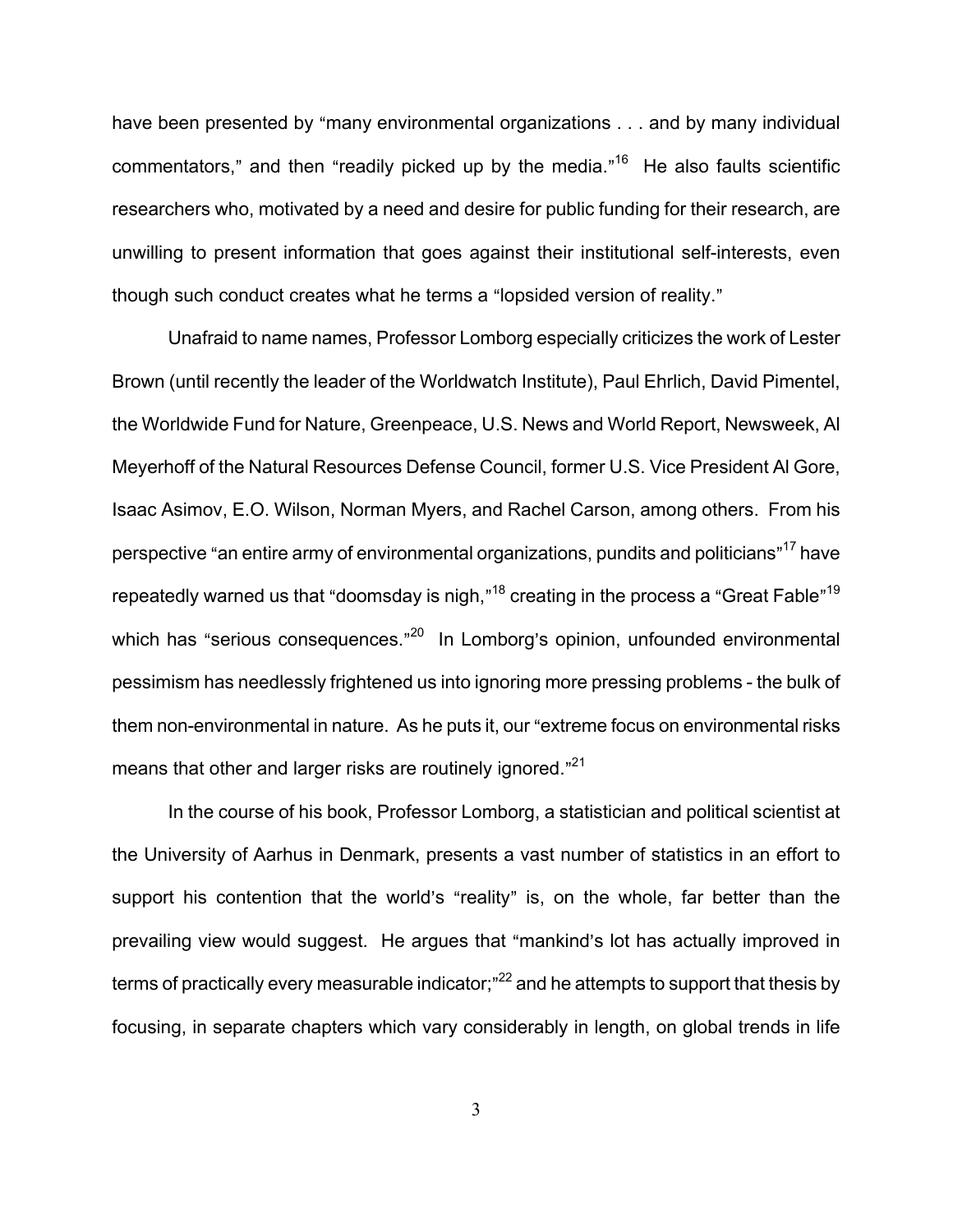expectancy and health, food supply, prosperity, forests, energy, non-energy resources, water supply, air and water pollution, solid waste, pesticides, biodiversity and global warming.

Mostly (though not exclusively) Lomborg relies upon organizational and institutional compilations of data. These secondary "official sources" (as he terms them) include reports prepared by subsidiary organizations of the United Nations (including UNEP, the WHO, the UNDP, etc.) as well as figures published by the World Bank, the IMF and other institutional repositories of economic indicators. He contends that "[i]t is still possible to be critical of the sources of these data, but one does not need to worry . . . about the extent to which I simply present some selected results which are extremely debatable and which deviate from generally accepted knowledge."<sup>23</sup>

Based on the foregoing, Professor Lomborg concludes the text of his volume on a decidedly cheery note: "Thus, this is the very message of the book: children born today - in both the industrialized world and developing countries - will live longer and be happier, they will get more food, a better education, a higher standard of living, more leisure time and far more possibilities - without the global environment being destroyed. And that is a beautiful world."<sup>24</sup>

#### II - Does He Have It Right?: A Critique of Lomborg's Work

In assessing the merits of Professor Lomborg's boldly stated arguments, it seems sensible to ask whether his premises are correct. Moreover, is Lomborg's data representative and accurate? And are his conclusions logical and soundly based?

While not devoid of merits and virtues, Professor Lomberg's book has failed to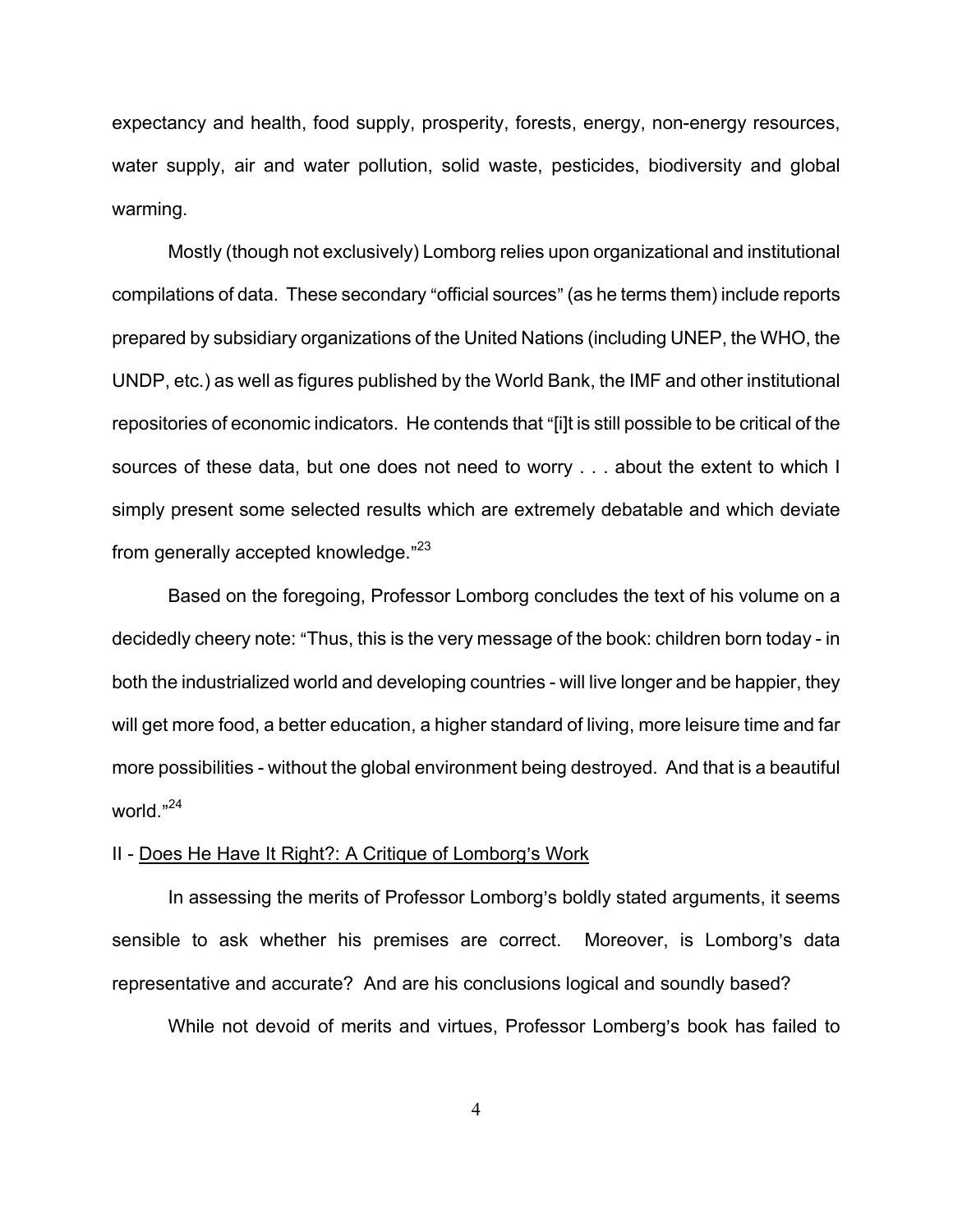accomplish its overall objectives. Rather than providing his readers with "the best possible" information" regarding "the real state of the world," Lomborg misstates some purported facts," and is selective in his uses and interpretations of crucial data. Notwithstanding his claim to be fully objective and unbiased in summarizing and evaluating the conclusions of others, Lomborg relies on skewed assessments of certain environmental problems, totally ignores other such problems (as well as other important human difficulties), and makes what appear to be naive and unsupportable assumptions regarding the nature of both scientific research and public policymaking in Western democracies. Having thus overstated his case, Professor Lomborg's writing regrettably yet inexorably undercuts (and really virtually obscures) what are, at least to me, several quite valid and significant proposals to advance the world's present (and possible future) condition.<sup>25</sup>

Let me set forth at the outset what I believe are The Skeptical Environmentalist's strengths. First, the book is quite well written. Bjorn Lomborg has a gift for explaining certain complicated scientific notions in comprehensible terms. Moreover, his book is very extensively documented. Notwithstanding some occasional footnote reference problems, Lomborg has made what I take to be a good faith effort to be transparent in citing the sources of critical portions of his analysis. He has done a good deal of research; and the physical size of his book attests to and reflects that fact.

In addition, in aspects of **The Skeptical Environmentalist** which other critics to date have largely overlooked, Professor Lomborg makes several valid, worthy points. One of these concerns the urgency of world poverty. He writes:

There are still 800 million people who starve. . . . This is still far too many. Equally, there are still 1.2 billion poor people. . . . This is also far too many. We need to set these challenges as top priorities, and this entails helping the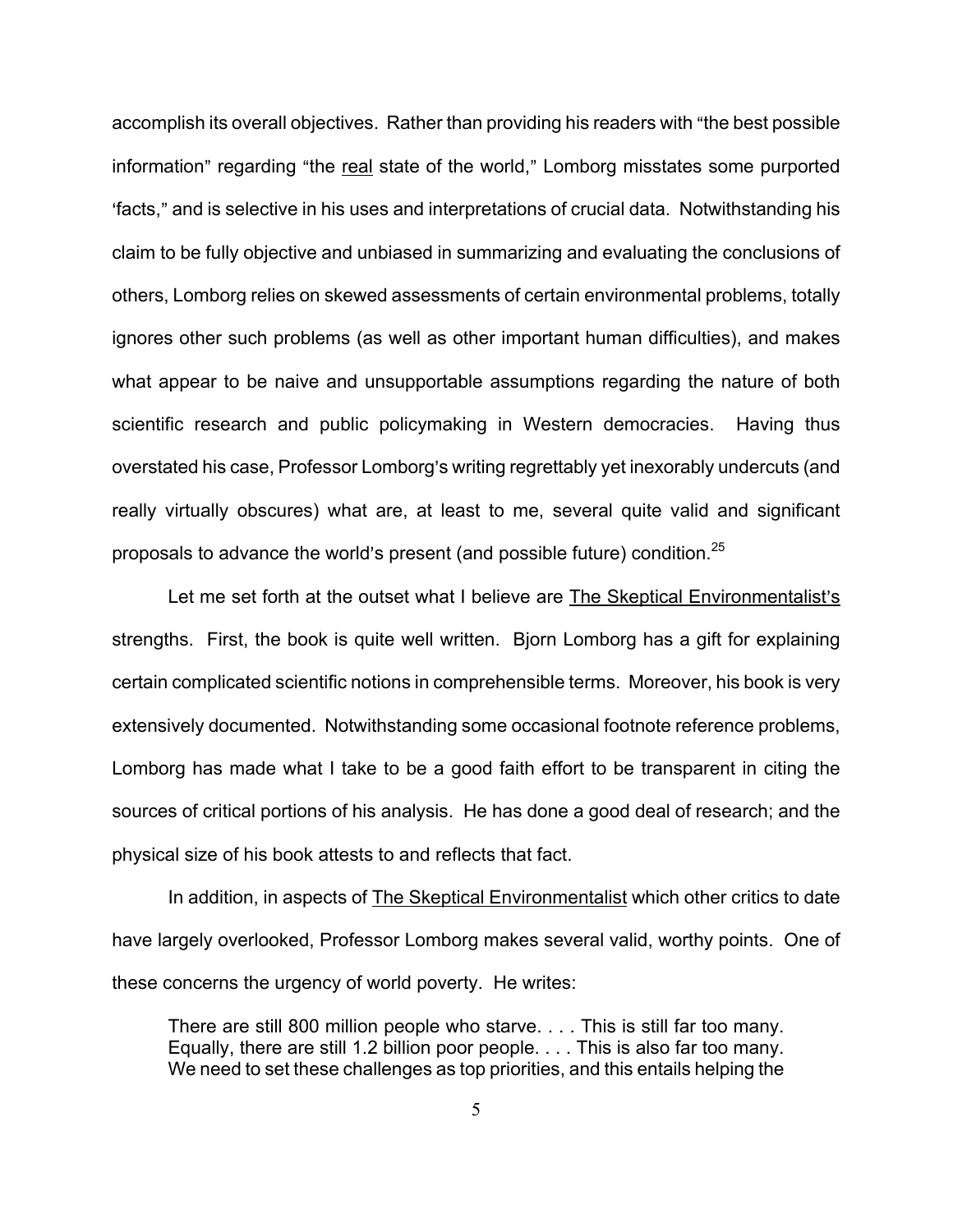developing countries with structural changes and committing them to the path of democracy and the rule of law, while fulfilling our UN pledge of donating 0.7 percent of the GP, which currently only Denmark, Norway, the Netherlands and Sweden fulfill.<sup>26</sup>

In this regard, Lomborg seems entirely right. Poverty in developing nations is an enormously serious problem, and one with deeply tragic consequences for its victims. In contrast with the nations that Lomborg identifies, the United States contributes a lamentable 0.1% of its GNP to assists overseas development.<sup>27</sup> That fact can scarcely be a basis for national pride.<sup>28</sup>

Second, Professor Lomborg's criticisms of the theories of Robert Malthus - as well as some neo-Malthusian writers - seem fair and perceptive. World population has indeed expanded more rapidly than Malthus envisioned, and the so-called "green revolution" in agricultural technology has, in fact, allowed for important increases in world food supplies.

Additionally, Lomborg's frequent emphasis on long-term historical data seems instructive and useful. Whether one accepts or rejects the author's pervasive optimism as to where our planet is heading, it does strike me as helpful for us to be reminded that in many aspects (from life expectancy and public health to income levels and number of hours worked) the condition of much of humankind has improved very significantly over the past several centuries.

Finally, Professor Lomberg is quite correct that environmental advocates should be careful not to overstate their case. While I am not convinced that this problem is anywhere near so universal as Lomborg contends, he seems on solid ground in suggesting that environmental exaggerations and poorly supported emotional appeals - even if they may lead to short-term political successes for environmental causes - tend to harm the public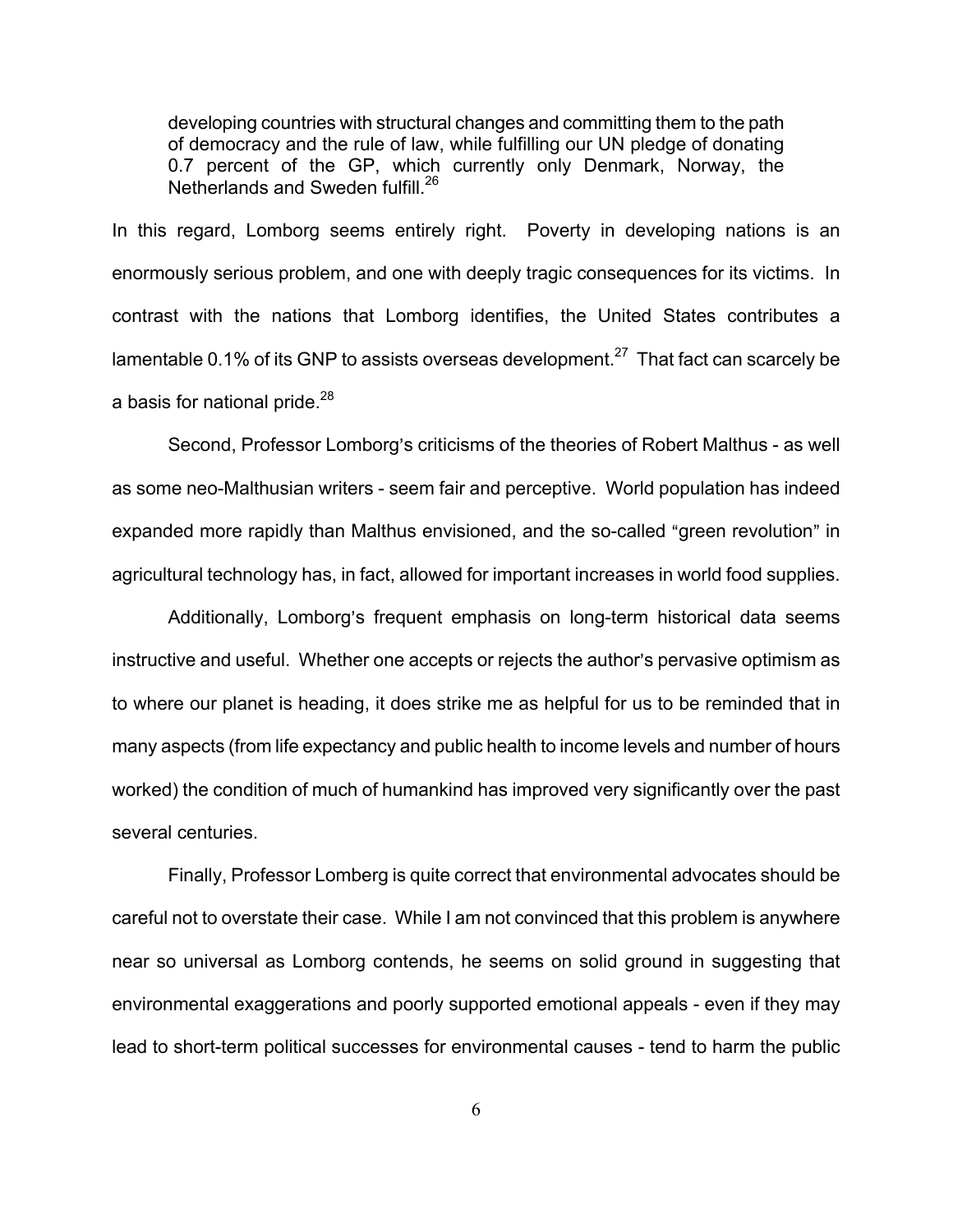credibility of the environmental movement in the longer term. To the extent that they do in fact function as contemporary "chicken littles," environmental organizations (and their supporters in the media) would do better to be at pains to get their facts straight, to keep what they say in proper context and perspective, and openly to acknowledge environmental successes as well as impending threats.

Had Bjorn Lomborg contended himself with making these (to me) reasonable contentions, The Skeptical Environmentalist would have been a far more balanced and constructive contribution to ongoing public policy discussions. Regrettably, however, in a variety of ways Lomborg's book goes a great deal farther than that. By rejecting the conclusions of thoughtful environmental scientists in numerous important areas of investigation, and by failing to be equally critical and skeptical as he assesses and restates the assumptions and conclusions of certain economists, Lomborg has greatly overreached. As a result, in the main his book seems a profoundly flawed and unpersuasive account of the current and projected condition of humankind and the natural environment. The work is as disappointingly inaccurate, selective and incomplete in its assessment of the facts as it is hyperbolic in its rhetoric and mistaken in a number of its sweeping conclusions.

Professor Lomborg's factual inaccuracies seem particularly problematic in a work that purports to remedy the erroneous statements of others. For example, in discussing air pollution for sulfur dioxide, Lomborg writes: "[h]istorically, a move away from siting power plants in urban arreas and the use of taller smokestacks were two of the primary causes of pollution reduction. At the same time, we no longer use coke ovens...."<sup>29</sup> These statements contain at least two errors. In fact, the use of tall chimneys on power plants did nothing whatsoever to reduce  $SO<sub>2</sub>$  pollution. It merely served to further disperse that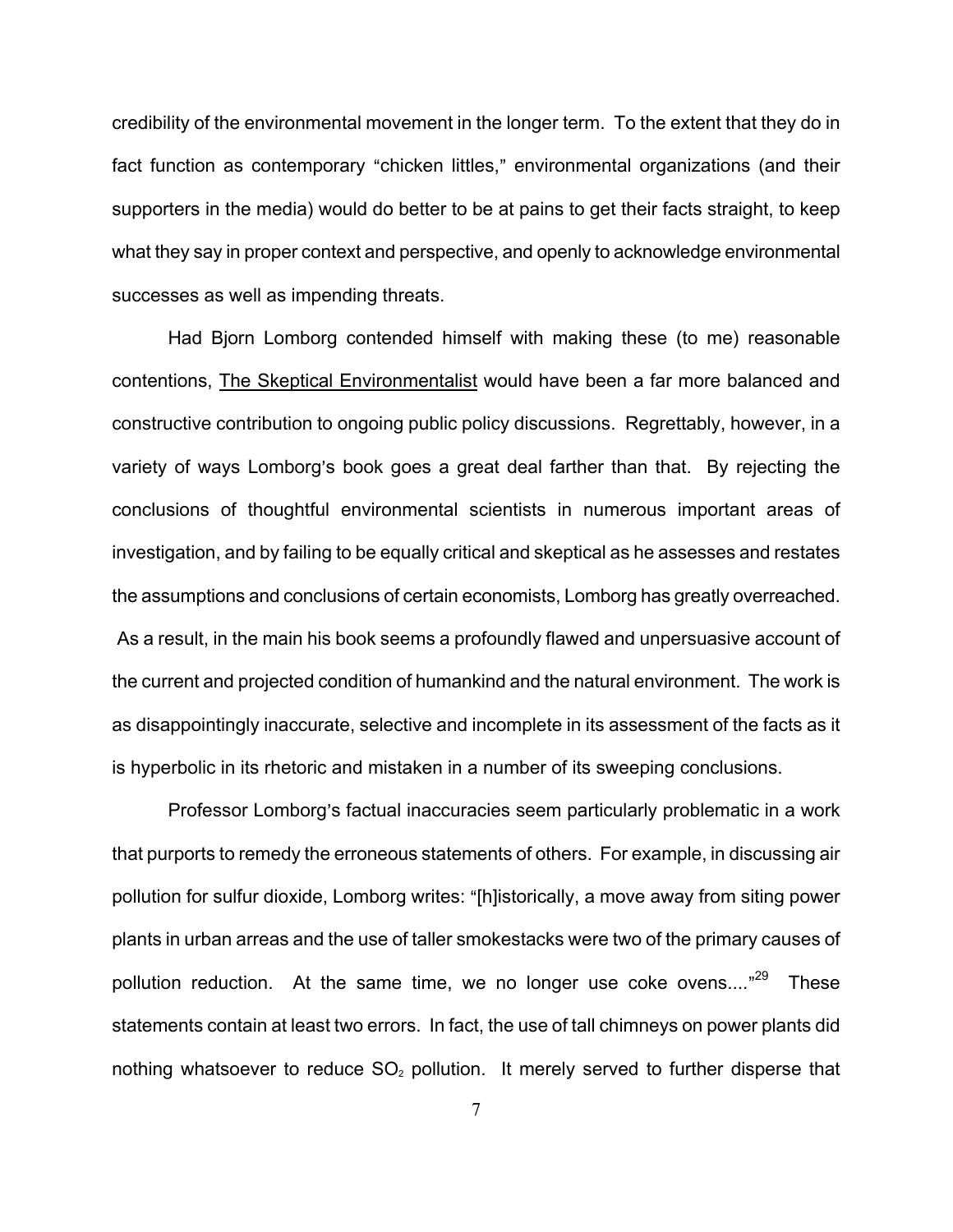harmful pollutant, and to promote its conversion to sulfates, which are capable of being transported long distances before being deposited on the earth's surface as acid rain. Moreover, contrary to Lomborg's claim, coke ovens are still very widely used in the making of iron at iron and steel mills. Unless properly controlled, they emit benzoapyrene, a highly toxic substance that poses a risk to the health of workers and the public at large.<sup>30</sup>

Similarly, Lomborg states that, as a result of the introduction of new materials, automotive vehicles have become "ever lighter, without compromising structural integrity."<sup>31</sup> This observation completely overlooks the aggregate fuel efficiency and auto emissions problems that have resulted from the widespread use of heavy sports utility vehicles (SUV's) in the United States and some other nations - a significant set of difficulties that bears attention and analysis.

Professor Lomborg also misses the mark when he declares that "[s]ome of the most significant recent progress in the area of pollution has been achieved through regulation, but the regulation has been right to the extent that it represented a reasonable prioritization, and not because it was founded on a general worry." $32$  This observation fails to take account of the fact that, as they developed historically, many valuable and successful environmental regulations were indeed "founded on a worry." In reality, environmental laws have frequently followed in the wake of perceived environmental disasters - from the Love Canal contamination to the toxic pollution in Bhopal, India, to the Donora, Pennsylvania air pollution emergency - events which have catalyzed a public clamor for regulatory reform.

In addition to misstating certain facts with regard to pollution problems and the regulatory response to them, Lomborg also stumbles when he fails totally to address quite a few widely discussed environmental problems. For example, The Skeptical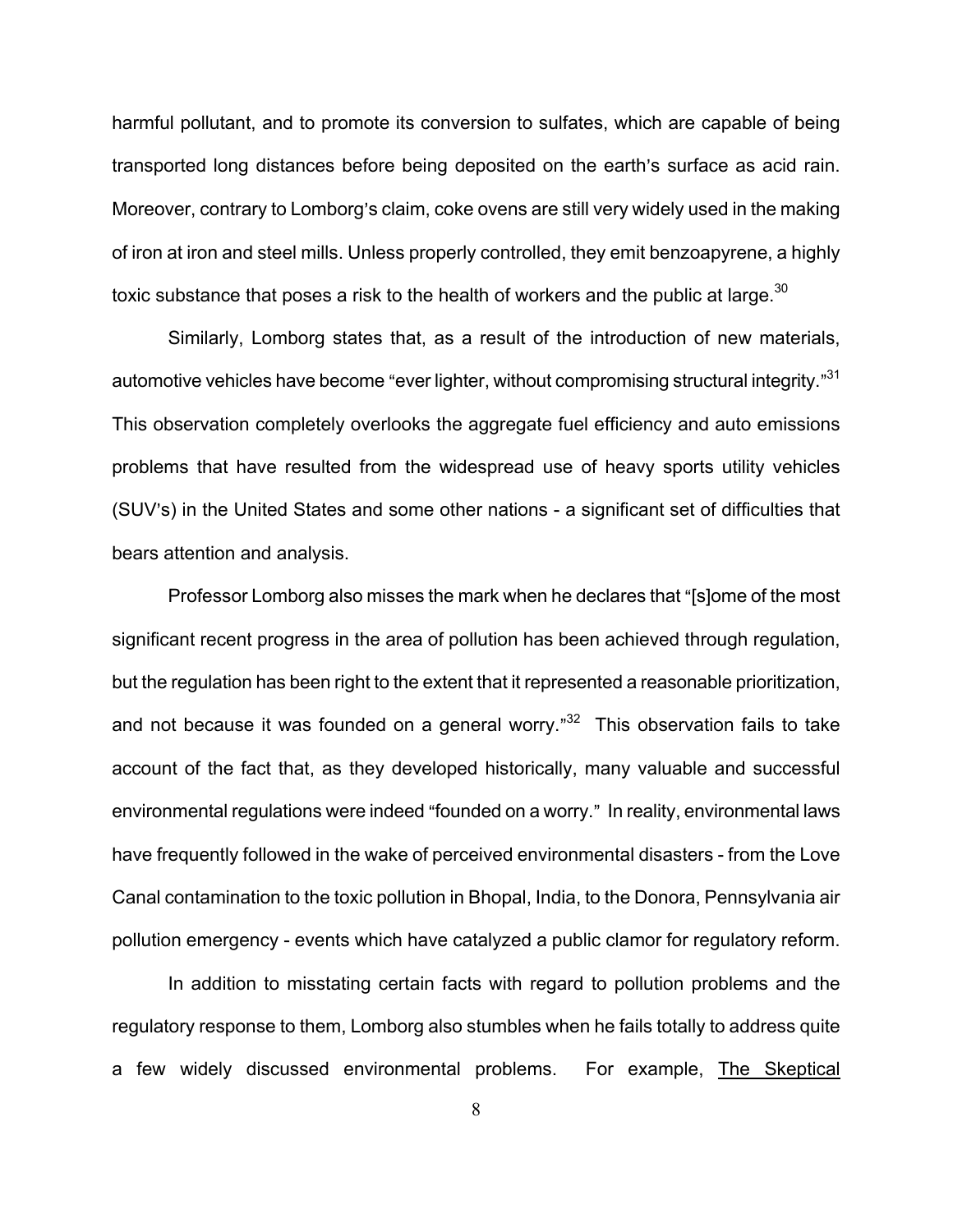Environmentalist ignores the environmental difficulties posed by hazardous waste contamination (particularly as it affects groundwater resources), non-point source water pollution, point source water pollutants other than BOD and fecal coli, the harmful environmental consequences of dams, the effects of non-criteria hazardous air pollutants, the impacts that global warming might have on eco-systems, and the harmful effects of acid rain on lakes, soils, and aquatic life. The book also fails to discuss potential environmental impacts of expanded oil exploration and extraction, the environmental perils of gold mining and haphazard surface coal mining, and the problems of asbestos in school buildings (which led to the enactment of the U.S. Asbestos Hazard and Emergency Response Act). It also ignores leaking underground storage tanks, the continuing environmental impacts of  $SO<sub>2</sub>$  and NO air pollution, and the tendency of contaminants to mix and interact in the atmosphere and in soil and groundwater. Surely any fully credible and comprehensive discussion of "the real state of the world" would both acknowledge the existence of these problems and evaluate their significance as real or potential threats to environmental integrity and human health.

Equally troubling is Professor Lomborg's omission of any sustained analysis of the environmental and economic dislocations that may be caused by warfare. This all-toocommon human activity frequently creates impacts that are widely acknowledged to be dreadful and long-lasting.

Lomborg's treatment of global population problems is also flawed and incomplete. Although Lomborg may well be correct that it may be technically possible to increase food supplies to feed the world's still expanding population, his discussion of the issue overlooks both the significant role that government subsidies to farmers have thus far played in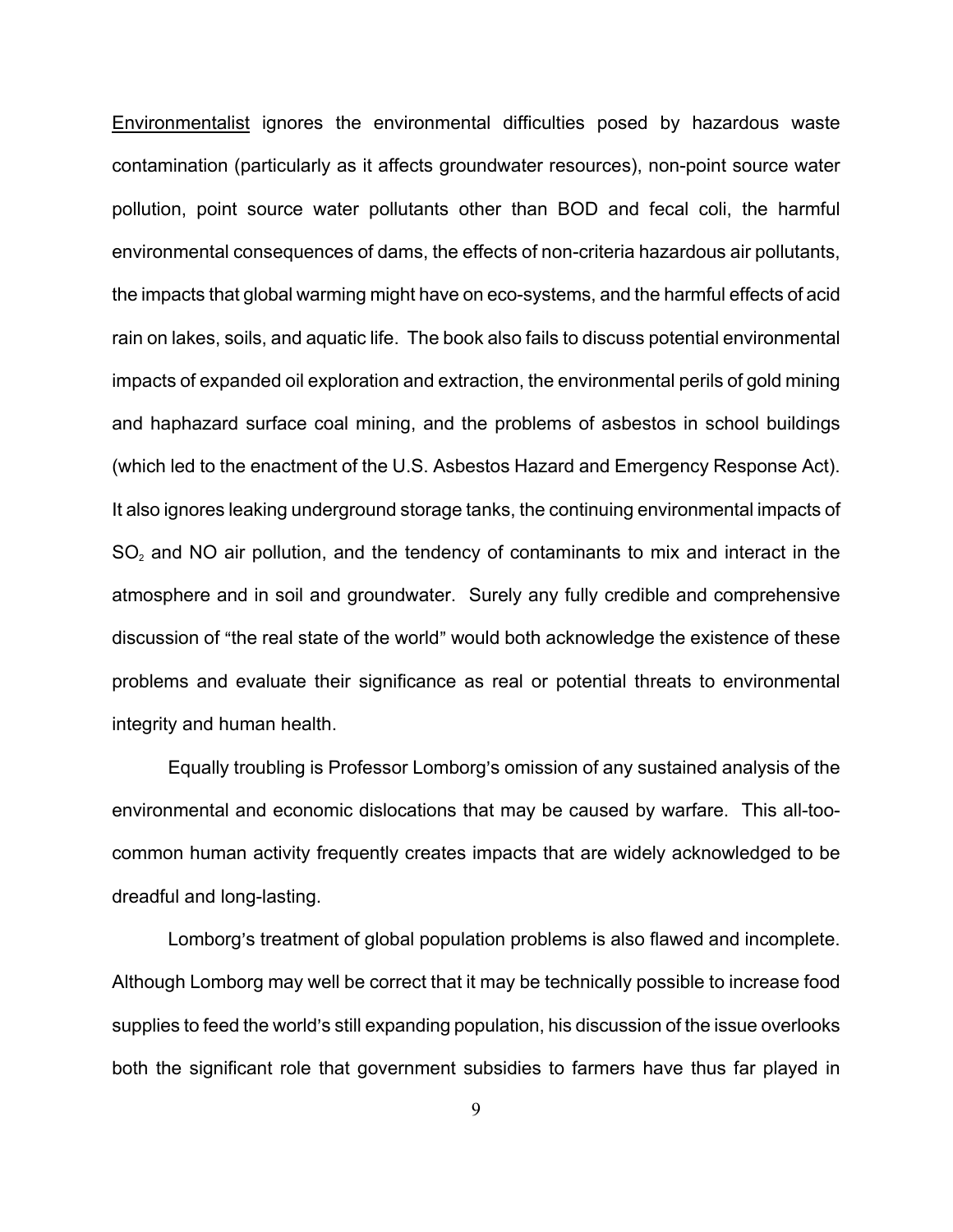keeping food prices at low levels, and the potential environmental difficulties that will result from increased agricultural activity. As John Bongaarts has observed:

A large expansion of agriculture to provide growing populations with improved diets is likely to lead to further deforestation, loss of species, soil erosion, and pollution from pesticides and fertilizer runoff as farming intensifies and new land is brought into production. Reducing this environmental impact is possible but costly and would obviously be easier if population growth were slower.<sup>33</sup>

Beyond these shortcomings, Professor Lomborg's work is also replete with questionable, unsupported or mistaken assumptions. By way of example, the author neglects to explain his statement that future scarcity of non-renewable, non-energy resources is not likely because people "continuously find new resources, use them more efficiently, and are able to recycle them and to substitute them."<sup>34</sup> His book does not discuss why that is a reliable prediction. It seems instead a speculative wish. Similarly, Lomborg fails to clarify precisely why it is that sea protection will inevitably improve over time, $35$  why alternative energy sources (such as wind and solar power) will inexorably develop at a rapid pace,<sup>36</sup> why the Kyoto Protocol will not be changed in future to cover the greenhouse gas emissions of developing nations, $37$  why non-human life forms will be inevitably preserved because of human dependence upon them, $38$  and why public fear of environmental disaster is so intensive and pervasive that it actually "paralyzes our reasoned judgment."<sup>39</sup>

While highly critical of environmental scientists and organizations, Professor Lomborg seems naive when he accepts, apparently at face value, the approaches, theories and prognostications of certain economists. In his discussion of global warming, for example, he raises no questions as to the accuracy of an economist's estimate of the total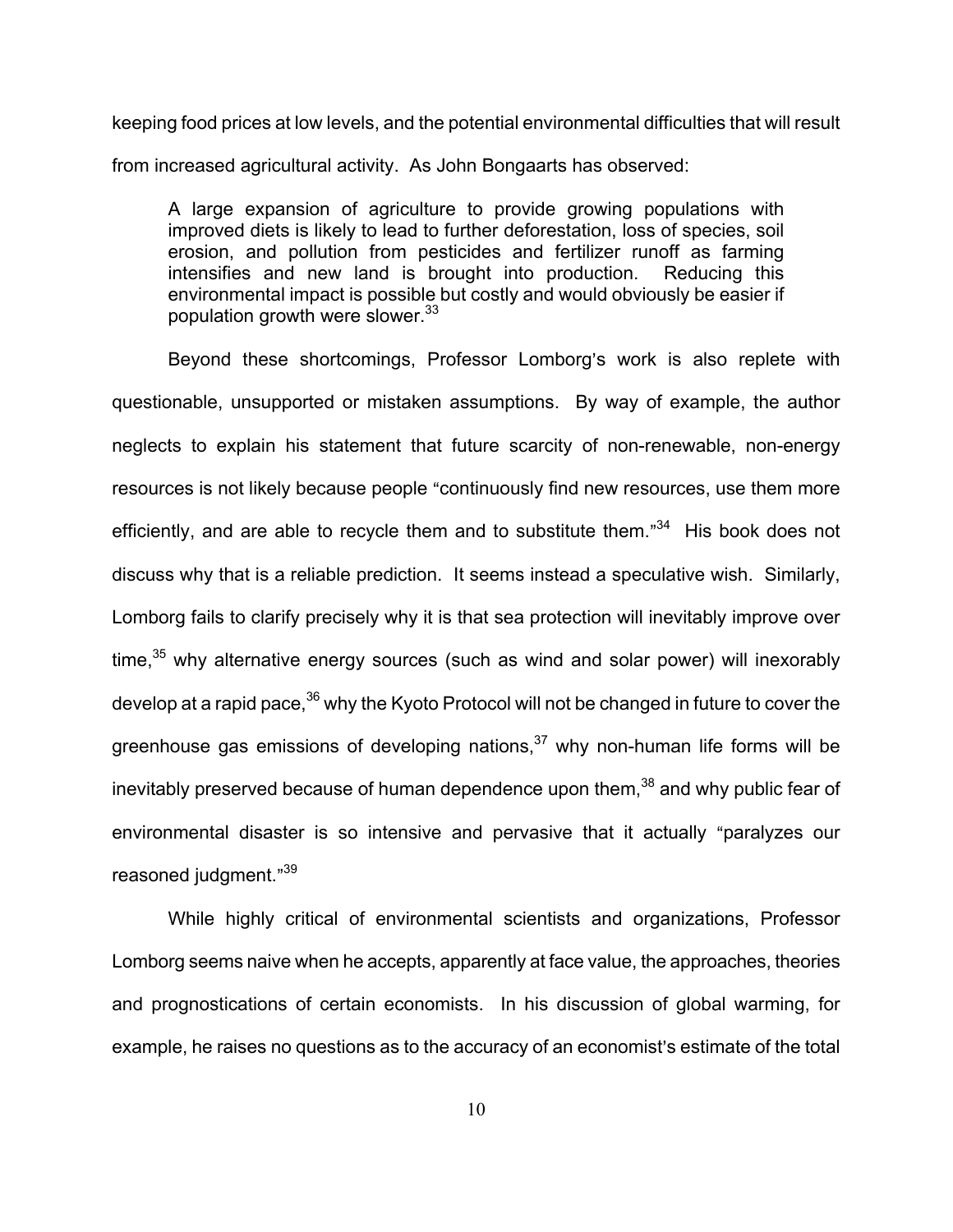costs that might result from climate change - even though the severity of such climatic changes can still not be predicted with precision. Moreover, he asserts that societies are constantly faced with decisions as to whether to give greater priority to the environment than to hospitals, child day care and other social expenditures $^{\rm 40}$  - an economic conceptual framework which ignores the fact that, for many private firms which pollute the environment, money not spent on pollution control will typically be retained by them as increased profit rather than expended to assist children, the elderly, hospital patients and others in need.

Undoubtedly, economic analysis can sometimes play a useful role in the establishment of sound public policies. Nonetheless, Professor Lomborg appears to overlook the fact that such analyses may be mistaken or misleading, and that they may be based upon imprecise tools. One recent example of the latter phenomenon is the academic controversy over the role of indexes of consumer confidence in economic forecasting. Although long relied upon by economists and researchers, these indexes have been strongly criticized as attempts to capture states of mind that do not exist. $^{41}$  Nor is this the only instance of the imperfection of economic research; while most helpful at times, economic theories and analyses may also be quite fallible and unrealistic.

Lomborg is equally naive in his conception of policy-making in a democracy. He appears to assume that, so long as it is liberated from what he views as the false constraints and distortions of biased information regarding environmental problems, political decision-making will proceed, in an entirely sensible, rational fashion to choose "the best means to the right objectives."<sup>42</sup> While this may well be a most worthwhile goal and laudable wish, it is indeed very far distant from the entirely-less-perfect political process which prevails in most nations and international organizations. Rather than focus all of his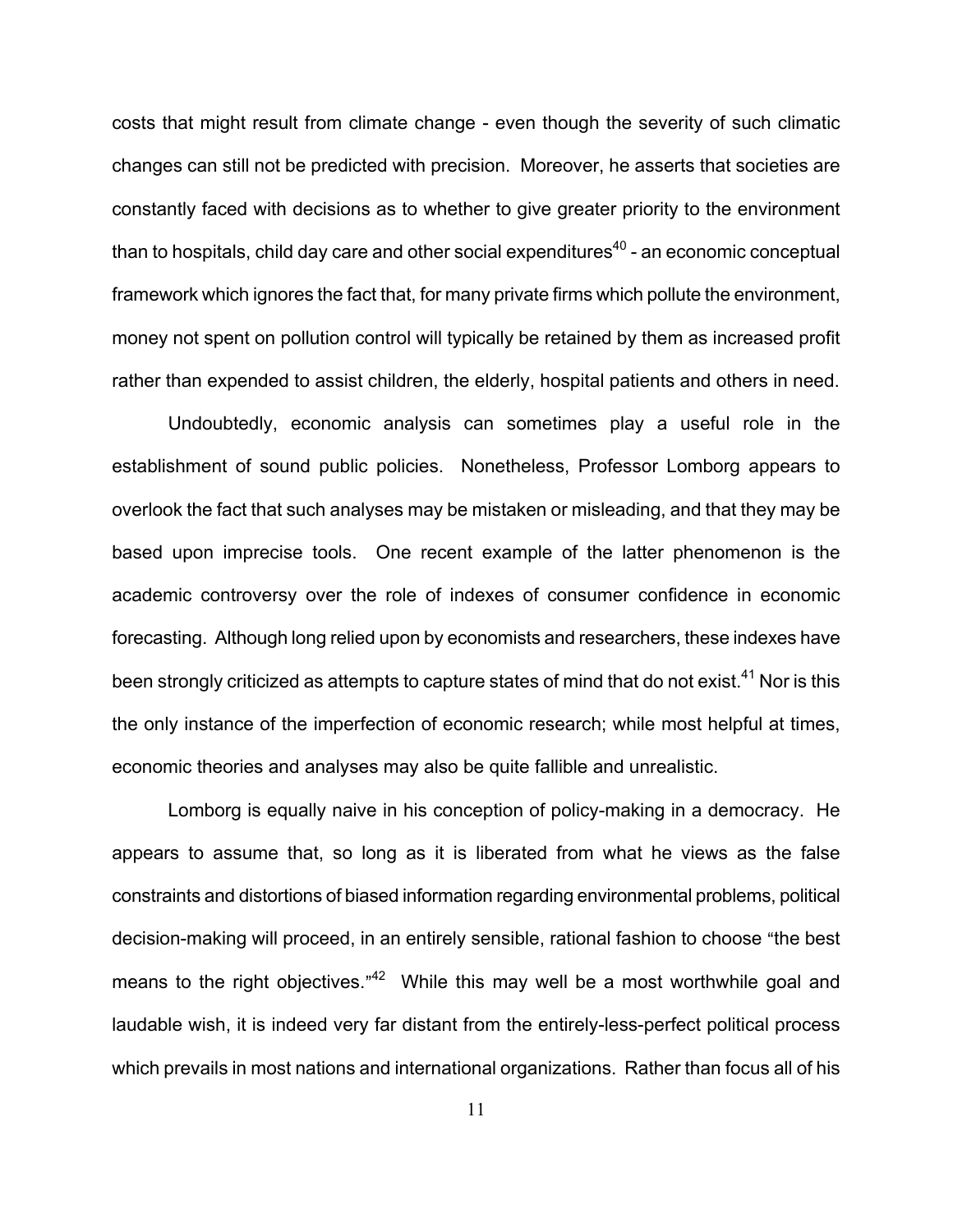skeptical fervor on advocates of environmental protection, Professor Lomborg would have done better to reserve at least some of his skepticism for the political policymaking process itself, the invariable rationality of which he never seems to question.

Lomborg's book also reflects misunderstanding as to the nature and social effect of scientific research. As Thomas Lovejoy has written:

Lomborg seems quite ignorant of how environmental science proceeds: researchers identify a potential problem, scientific examination tests the various hypotheses, understanding of the problem often becomes more complex, researchers suggest remedial policies - and then the situation improves. By choosing to highlight the initial step and skip to the outcome, he implies incorrectly that all environmentalists do is exaggerate.  $43$ 

In fact, scientific study of the earth is still relatively inchoate. Uncertainty pervades many investigative issues; and a complete understanding of how the earth works has by no means been achieved. Professor Lomborg's writing only rarely acknowledges that situation, however. His work seems to reflect an impatient overconfidence, together with an unfortunate penchant for the sweeping overgeneralization.

Finally, while Lomborg does acknowledge that at least some environmental problems (such as inhaleable particulate air pollution and indoor air pollution) merit serious attention, and although he does state (albeit in passing) that "there is no good reason to assume that the number of good and deserving environmental projects will not grow in the future,"<sup>44</sup> the author seems to overlook completely the possibility that publications like his own will create (or reinforce) public apathy and complacency towards environmental matters. Despite occasional qualifications and caveats which appear in various places in The Skeptical Environmentalist, its overall thrust is very clear: For Bjorn Lomborg, environmental problems have been blown way out of proportion in the public mind.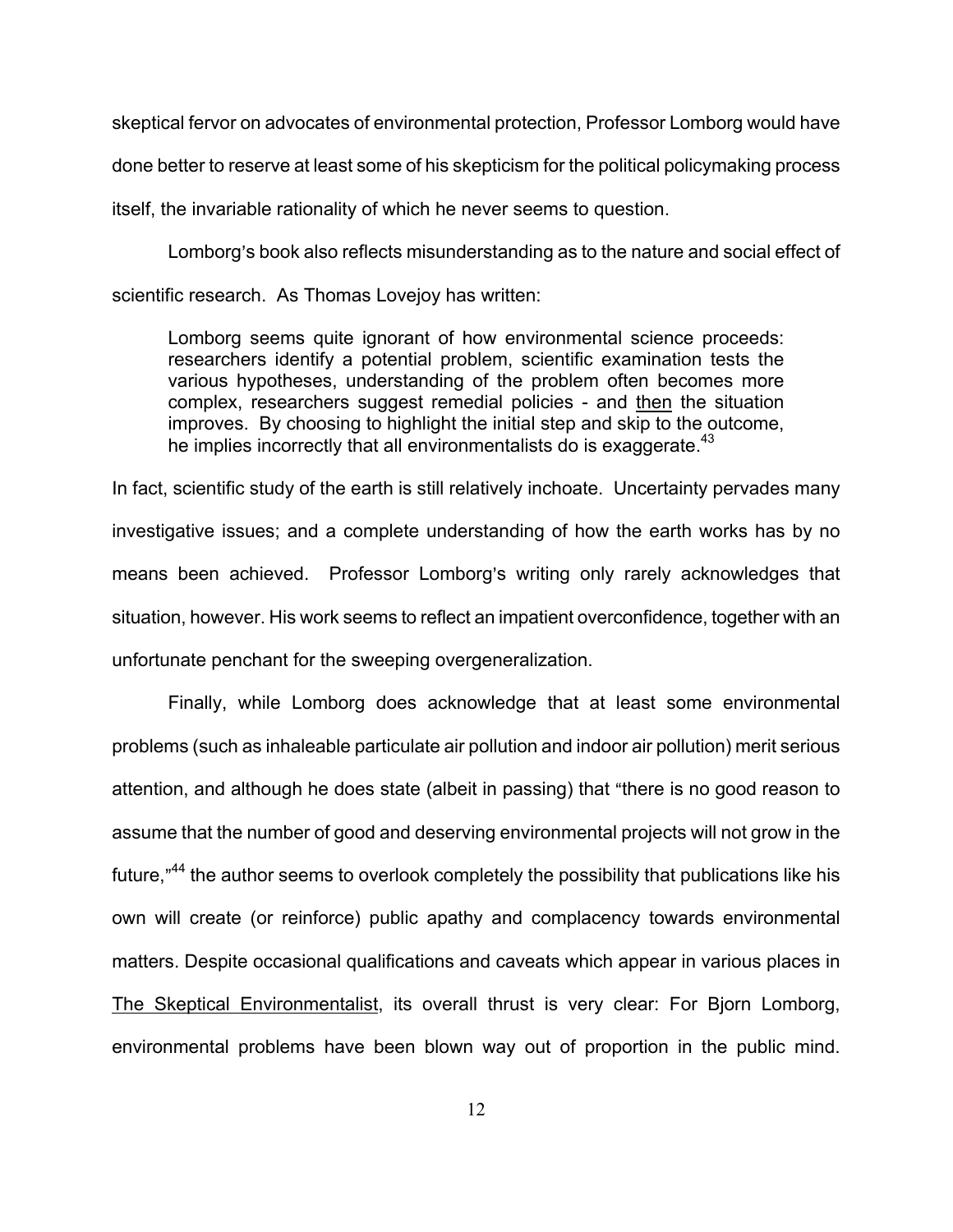Readers of the book who come away persuaded of that central notion seem hardly likely to pay much mind to any future arguments (no matter how meritorious) that the environment ought to be preserved. Nor are they ever likely to heed Professor Lomborg's own very occasional (if unimpassioned) suggestions that some environmental problems actually do deserve public attention.

As Lomborg himself has stated: "[p]sychologically . . . we handle small risks either by making them significant enough to think about, or by making them so insignificant that there is good reason to ignore them."<sup>45</sup> By his rhetoric, his sometimes intemperate tone, and his harsh and unrelenting criticisms of environmental advocates, journalists and scientific experts, Lomborg's writing carries a none too subtle (even if, perhaps, not intended) message that, in general, environmental problems are bunk. When you really examine them systematically, he seems to say, they create only small risks. As a consequence, The Skeptical Environmentalist appears to suggest that we would do best to ignore such problems with quiet contentment. Don't pay further attention to these ill-informed, selfinterested environmental alarmists, Lomborg appears to tell us. Instead let's rest on our collective laurels, refuse to waste our scarce money on needless research in the environmental sciences, and "live happily ever after."

Such collective omphaloskepsis may afford us some measure of comfort in the short-term. Nonetheless, it is folly.

As Sir Francis Bacon once stated "knowledge is power." Moreover, as James Madison observed (in words that appear on the pediment of the Library of Congress building in Washington, D.C. which bears his name) "A people who mean to be their own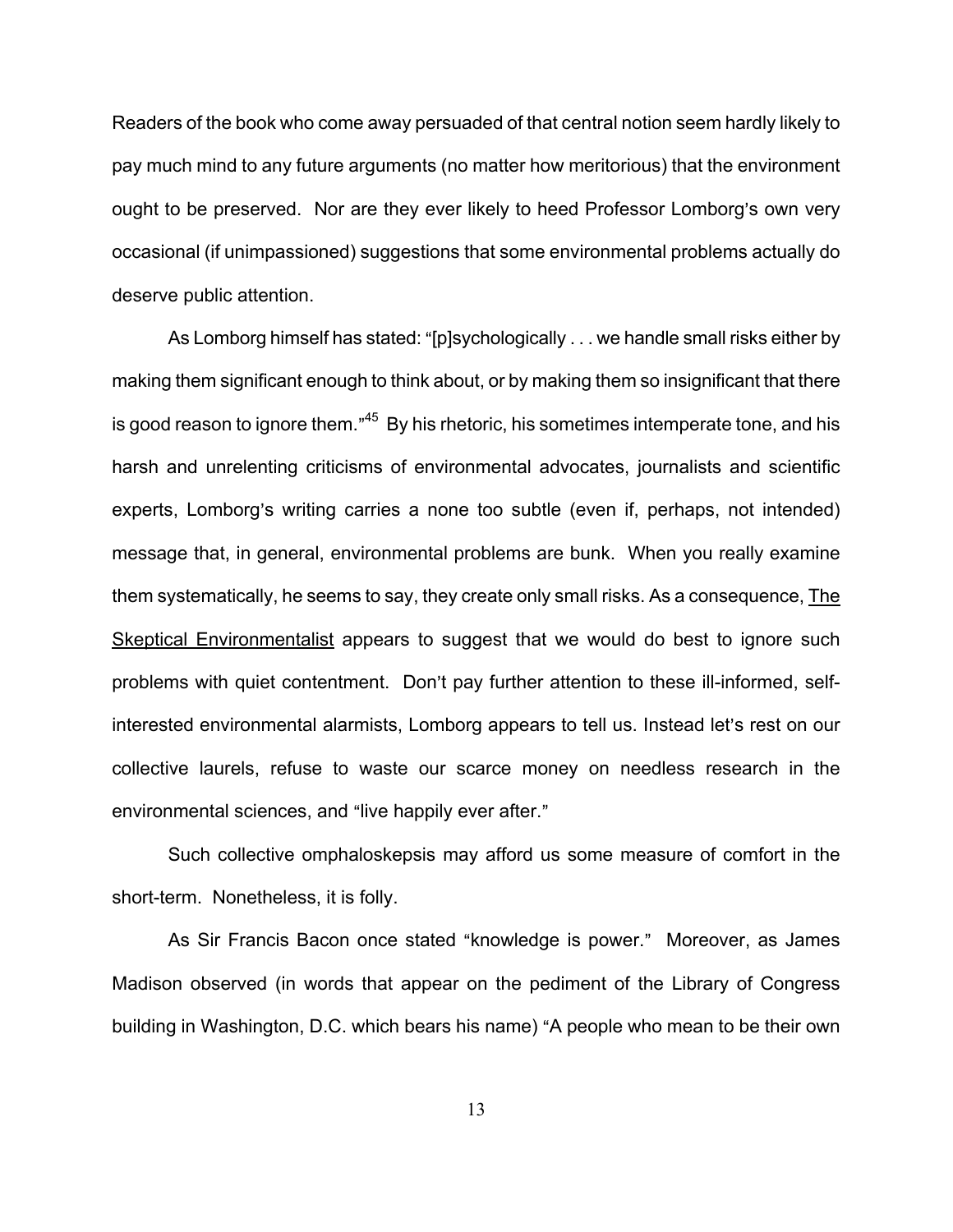governors must arm themselves with the power that knowledge gives." Environmental science may still be in its toddlerhood. Nonetheless, the endeavors of its researchers have already yielded penetrating insights that have improved and safeguarded the human condition in numerous ways. To diminish its collective efforts now, while humankind has so much more to learn about how our planet works and how our activity affects it, would be reckless, unreasonable and unwise.

# III - What Does The Earth's Future Hold?: The Approach and Conclusions of Global Environment Outlook 3

If The Skeptical Environmentalist does not provide us with a complete, objective and balanced picture of the state of our world, the question that it raises nonetheless persists: what is the current condition of our planet and what does the future hold for all of the creatures (human and non-human) who live upon it? Stanford University Professor Stephen Schneider has thoughtfully observed that, given the current, incipient state of our knowledge, that question cannot be answered in traditional statistical terms, even though subjective estimates may be responsibly offered.<sup>46</sup>

Perhaps the most reasonable assessment of global trends, however, may be found in Global Environmental Outlook 3 (GEO-3), a report which reflects the work of more than 1,000 scientists and a host of governmental and non-governmental institutions, that was released in May, 2002 by the United Nations Environment Programme (UNEP). $47$  This report (the third in a series prepared in response to a May, 1995 request by the UNEP Governing Council for a comprehensive overview of the state of the global environment) attempted to provide an integrated assessment of environmental trends from 1972 to the present and an analysis of problems facing humankind in the next 30 years.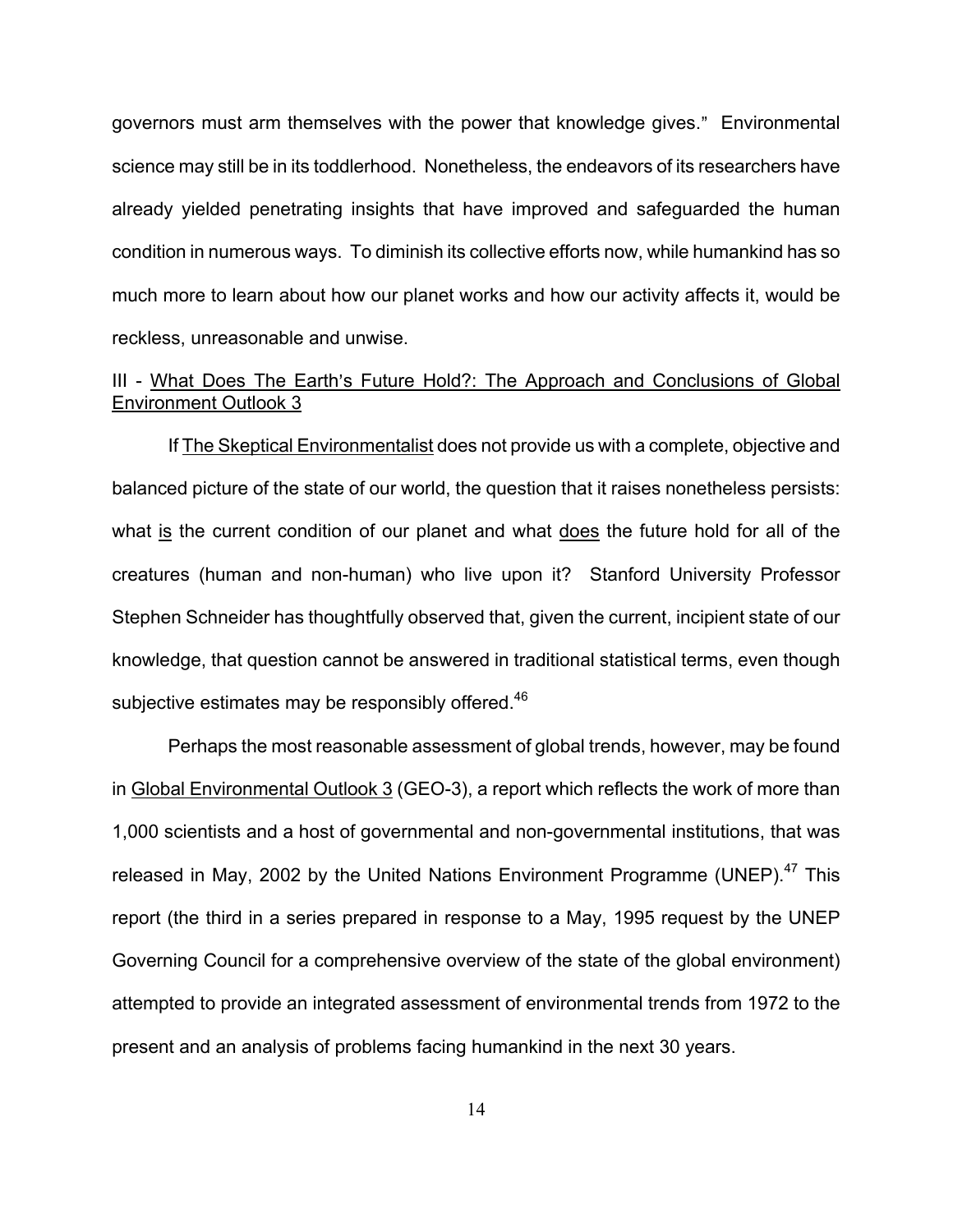In one respect, although its tone is far more cautious and measured, GEO-3 is consistent, in part, with some of the predictions offered in The Skeptical Environmentalist. Its authors state:

Despite many setbacks, the past 30 years have provided a strong foundation on which to build sustainable development over the coming decades. The prevailing mood in environmental circles is cautiously optimistic about future progress in general - though this is tempered by several important unknowns, including notably the threat of climate change.<sup>48</sup>

Nonetheless, in its informative synthesis, the report notes that the environment is still "at the periphery of socio-economic development," and that as a result of enormous pressure from poverty and excessive consumption, the global environment is "continuing to deteriorate" and "sustainable development remains largely theoretical for the majority of the world's population of more than 6,000 million people."<sup>49</sup>

GEO-3 observes that human activities, including unsuitable agricultural practices, poor management of soil and water, deforestation, overgrazing and removal of natural vegetation, have caused the abandonment of huge tracts of irrigated land.<sup>50</sup> Forest clearance and degradation is still proceeding at a rapid pace.<sup>51</sup> Global biodiversity is being lost at a rate many times higher than natural extinction.<sup>52</sup> Fresh water consumption is excessive, especially among the world's poorer populations; $53$  and coastal and marine environmental degradation "not only continues but has intensified."

With regard to air quality, the report's authors note that air pollutant emissions have declined or stabilized in most industrialized countries, and depletion of the stratospheric ozone layer (which has now reached "record levels") is likely to abate so long as all countries adhere to widely subscribed international agreements.<sup>54</sup> Nonetheless, global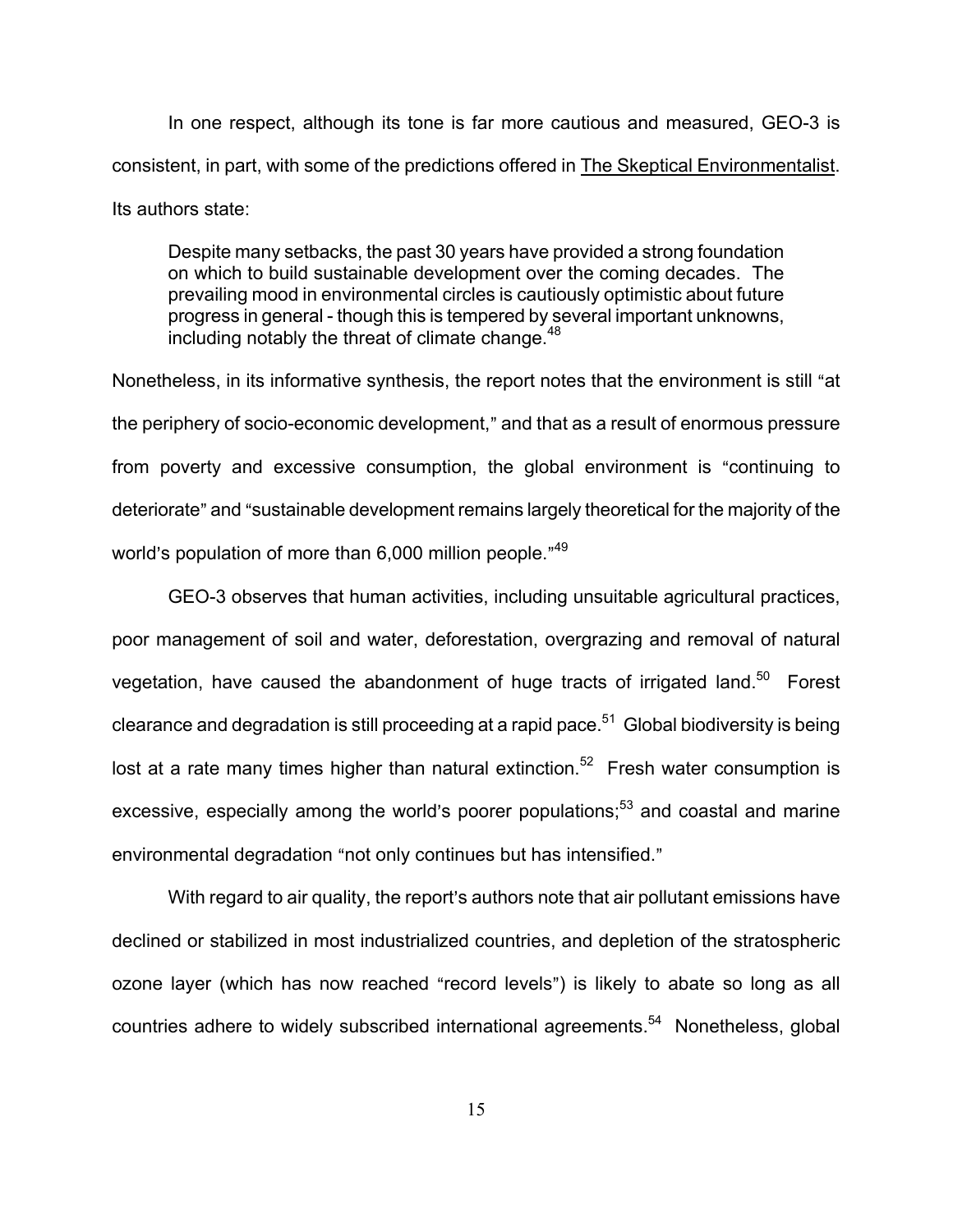climate change "represents an important additional threat on those ecosystems already affected by increasing resource demands, unsustainable management practices and pollution."<sup>55</sup>

GEO-3's authors found that, particularly in developing countries, rapid urban growth is creating increased unemployment and poverty, inadequate urban services, overburdening of existing infrastructure and environmental degradation.<sup>56</sup> Moreover, inadequate water collection and waste management are a significant cause of health hazards for city dwellers;<sup>57</sup> and people and the environment are increasingly suffering from the effects of natural disasters.<sup>58</sup>

According to the report, human exposure to environmental threats (as well as to environmentally determined health problems) is unevenly distributed. Poor people (especially those in developing nations) are the most at risk, as are those who dwell in high latitudes, along flood plains and riverbanks, and on small islands or in coastal areas.<sup>59</sup>

Turning its attention to the globe's future, the report's authors declare that:

[T]he next 30 years will be as crucial as the past 30 for shaping the future of the environment. Old troubles will persist and fresh challenges will emerge as increasingly heavy demands are placed upon resources that, in many cases, are already in a fragile state. The increasing pace of change and degree of interaction between regions and issues has made it more difficult than ever to look into the future with confidence. $60$ 

Rather than making a single prediction as to the environmental trends that will occur from 2002 to 2032 (as Professor Lomborg has attempted to do, albeit for a longer time period), GEO-3 posits four alternative scenarios "to explore what the future could be, depending on different policy approaches."<sup>61</sup> The report's description of those largely plausible scenarios, denoted "markets first," "policy first," "security first" and "sustainability first," are provided in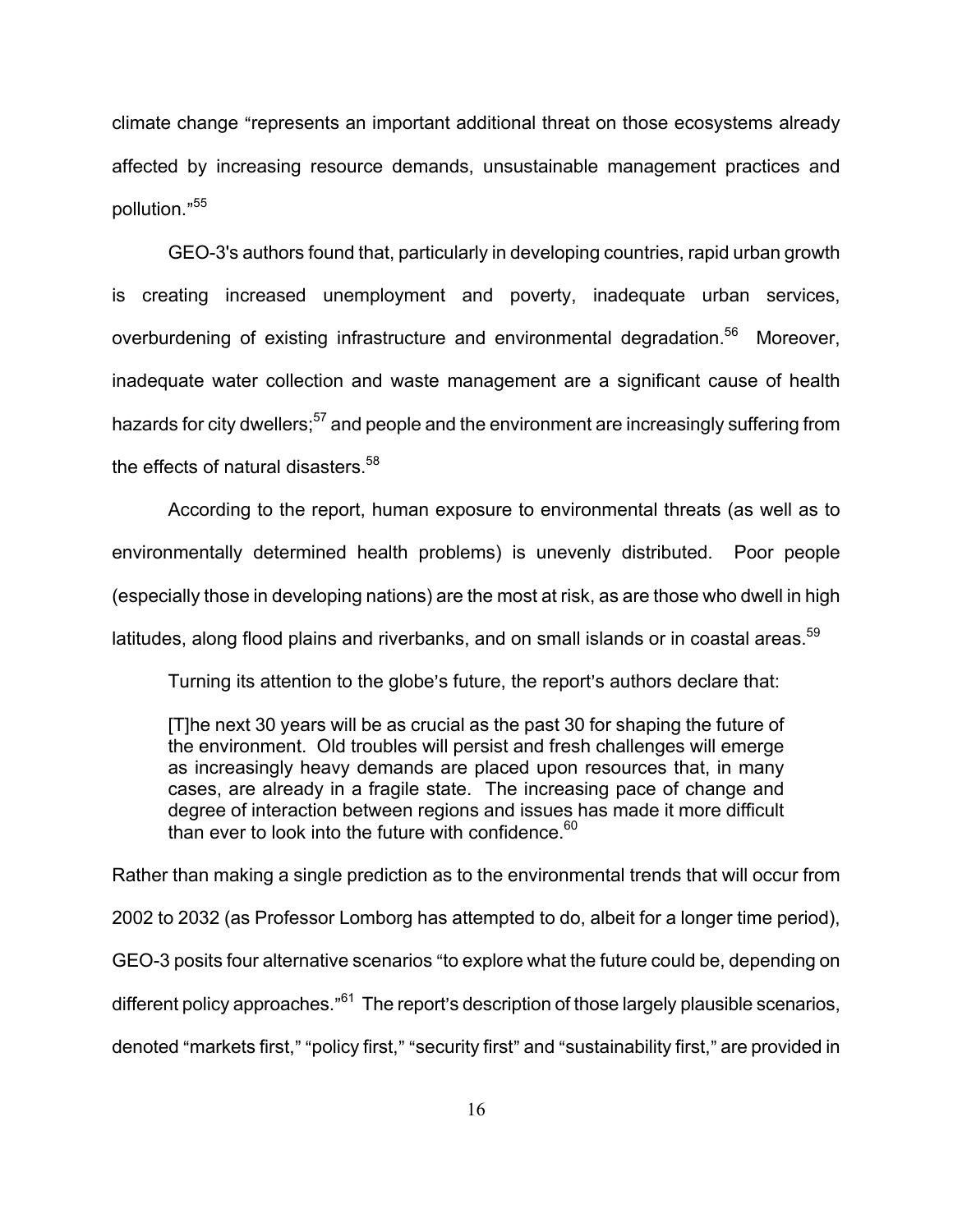Appendix A. Under them, as one might expect, the future of the world's environment varies quite considerably.<sup>62</sup>

After exploring the numerous implications of these differing hypothetical scenarios, GEO-3 draws several logic and sound conclusions. It notes that there can be significant delays between human actions, including policy decisions, and environmental impacts. Thus "much of the environmental change that will occur over the next 30 years has already been set in motion by past and current actions [and] many of the effects of environmentally relevant policies put into place over the next 30 years will not be apparent until long afterwards."<sup>63</sup> The report cautions that "the achievement of environmental goals will require decisive action, will encounter unforeseen eventualities and will not happen overnight."<sup>64</sup>

GEO-3 calls for the establishment of "strong institutions for environmental governance.<sup>"65</sup> It also stresses the importance of "ensuring timely access to accurate information;"<sup>66</sup> and it concludes by noting that "fortunately or unfortunately, the success or failure of this endeavor is in our hands." $67$ 

Understandably, none of Bjorn Lomborg's writings to date reflect or respond to this very recent United Nations report - a report that is precisely the type of institutional compilation of information that Lomborg himself has claimed are the most reliable sources of trustworthy information about the world's real state. In light of his book, one might speculate that Professor Lomborg will criticize it in future publications or website postings as highly politicized and/or simply another instance of biased scientists and organizations adding to the "Great Fable" of "the Litany." Nonetheless, the GEO-3 report strikes this observer as being balanced, fair, realistic, and reasonably comprehensive.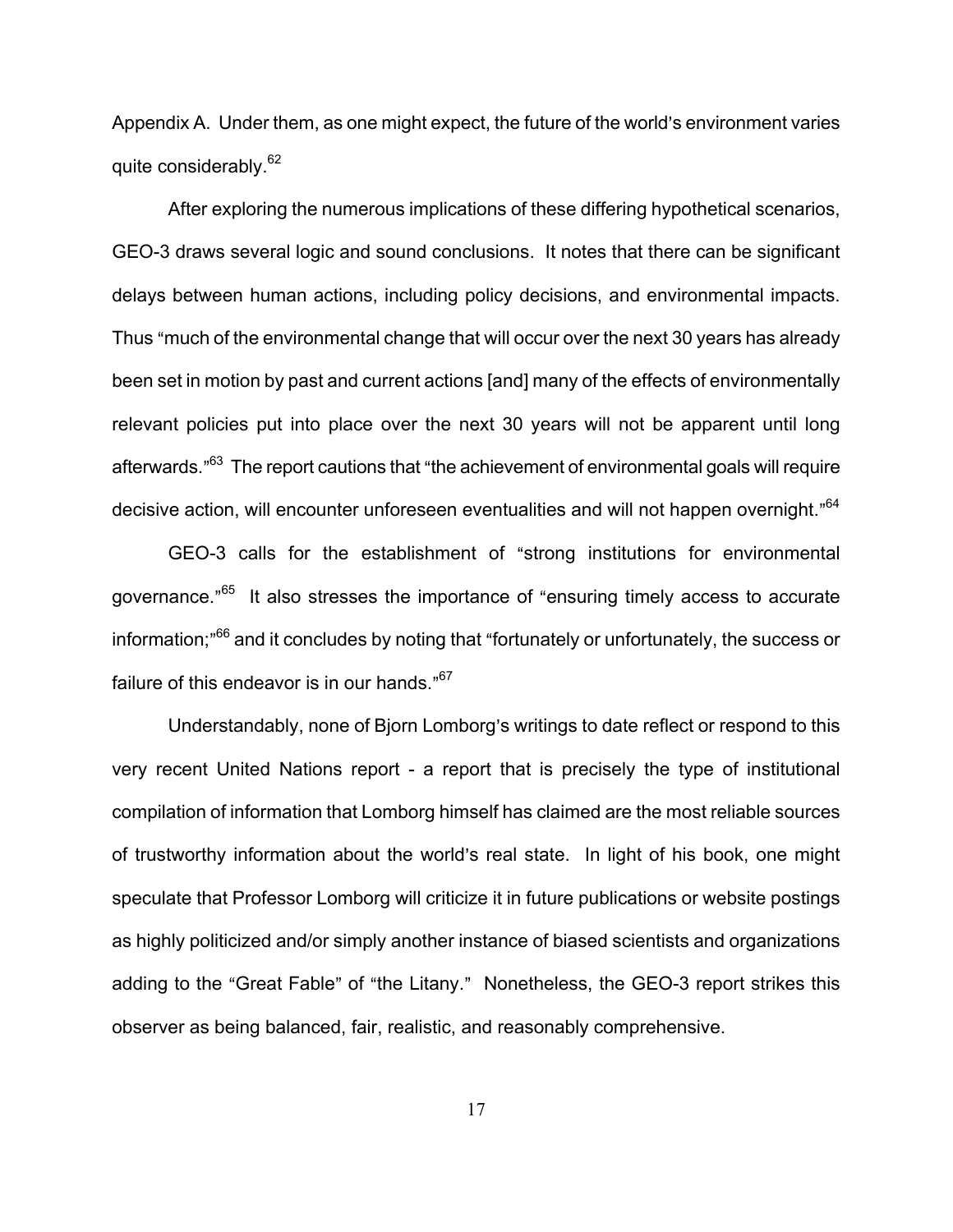## IV - Conclusion

In sum, Bjorn Lomborg's The Skeptical Environmentalist is a serious and provocative although significantly flawed book. While it does advance some worthwhile points, the first book length work of this young scholar falls far short of providing the dispassionate overview of global trends that its author claims to provide. In sharp contrast with the United Nation's most recent report on the global environmental outlook, Lomborg's volume is incomplete, inaccurate, imbalanced and needlessly Panglossian. It ignores Aristotle's sage observation, quoted earlier in this review essay, that there is something of the marvelous in all things of nature. Moreover, it is very likely to be construed (or perhaps, in strict fairness, misconstrued) as an invitation to environmental complacency and inattentiveness at a time when a great many highly capable, responsible and independent observers believe that precisely the opposite is called for.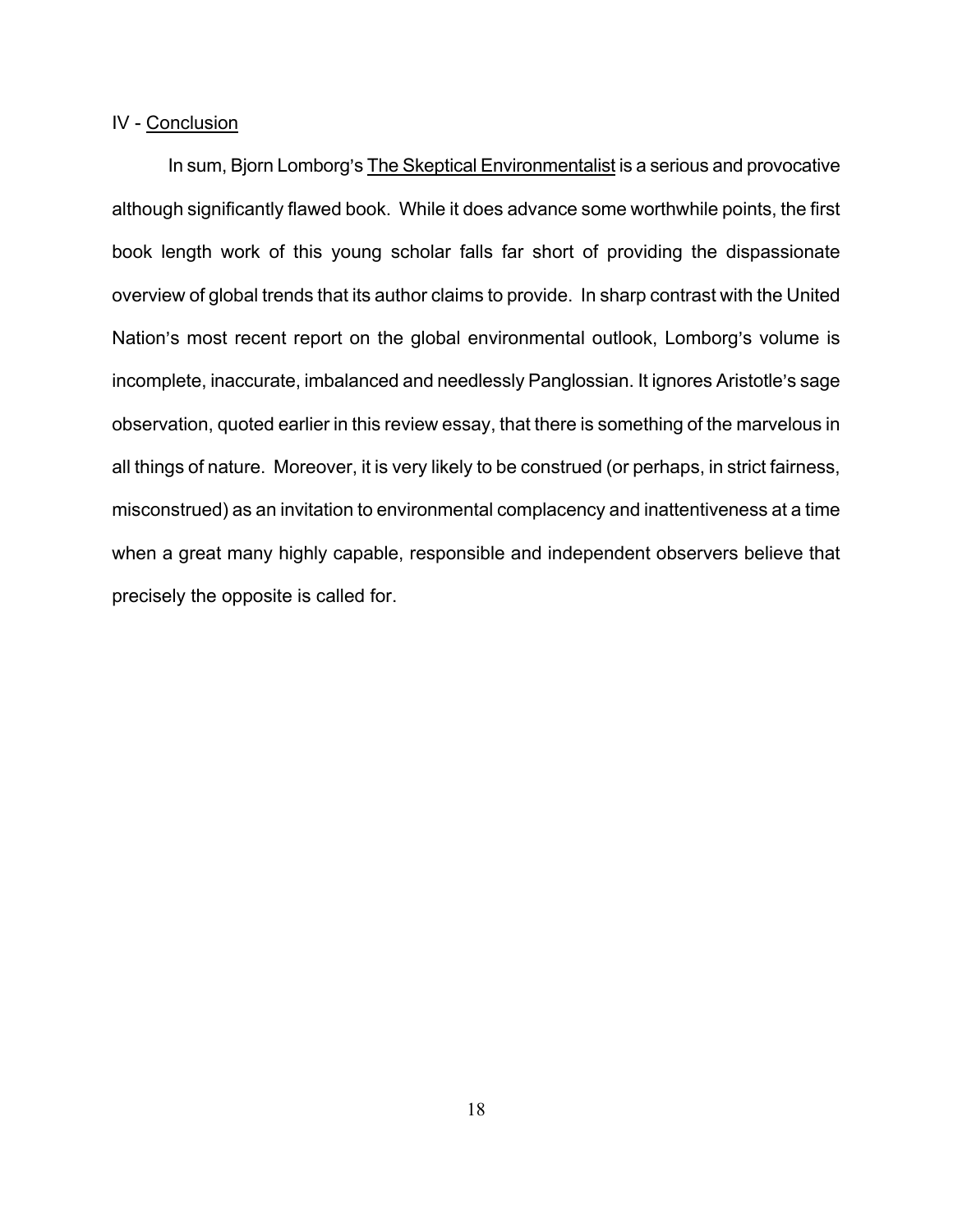## **APPENDIX A: SCENARIOS FOR THE GLOBAL FUTURE POSITED BY GEO-3**

### 1. Markets First

Most of the world adopts the values and expectations prevailing in today's industrialized countries. The wealth of nations and the optimal play of market forces dominate social and political agendas. Trust is placed in further globalization and liberalization to enhance corporate wealth, create new enterprises and livelihoods, and so help people and communities to afford to insure against - or pay to fix - social and environmental problems. Ethical investors, together with citizen and consumer groups, try to exercise growing corrective influence but are undermined by economic imperatives. The powers of state officials, planners and lawmakers to regulate society, economy and the environment continue to be overwhelmed by expanding demands.

#### 2. Policy First

Decisive initiatives are taken by governments in an attempt to reach specific social and environmental goals. A coordinated pro-environment and anti-poverty drive balances the momentum for economic development at any cost. Environmental and social costs and gains are factored into policy measures, regulatory frameworks and planning processes. All these are reinforced by fiscal levers or incentives such as carbon taxes and tax breaks. International "soft law" treaties and binding instruments affecting environment and development are integrated into unified blueprints and their status in law is upgraded, though fresh provision is made for open consultation processes to allow for regional and local variants.

### 3. Security First

This scenario assumes a world of striking disparities where inequality and conflict prevail. Socio-economic and environmental stresses give rise to waves of protest and counteraction. As such troubles become increasingly prevalent, the more powerful and wealthy groups focus on self-protection, creating enclaves akin to the present day "gated communities." Such islands of advantage provide a degree of enhanced security and economic benefits for dependent communities in their immediate surroundings but they exclude the disadvantaged mass of outsiders. Welfare and regulatory services fall into disuse but market forces continue to operate outside the walls.

### 4. Sustainability First

A new environment and development paradigm emerges in response to the challenge of sustainability, supported by new, more equitable values and institutions. A more visionary state of affairs prevails, where radical shifts in the way people interact with one another and with the world around them stimulate and support sustainable policy measures and accountable corporate behavior. There is much fuller collaboration between governments, citizens and other stakeholder groups in decision-making on issues of close common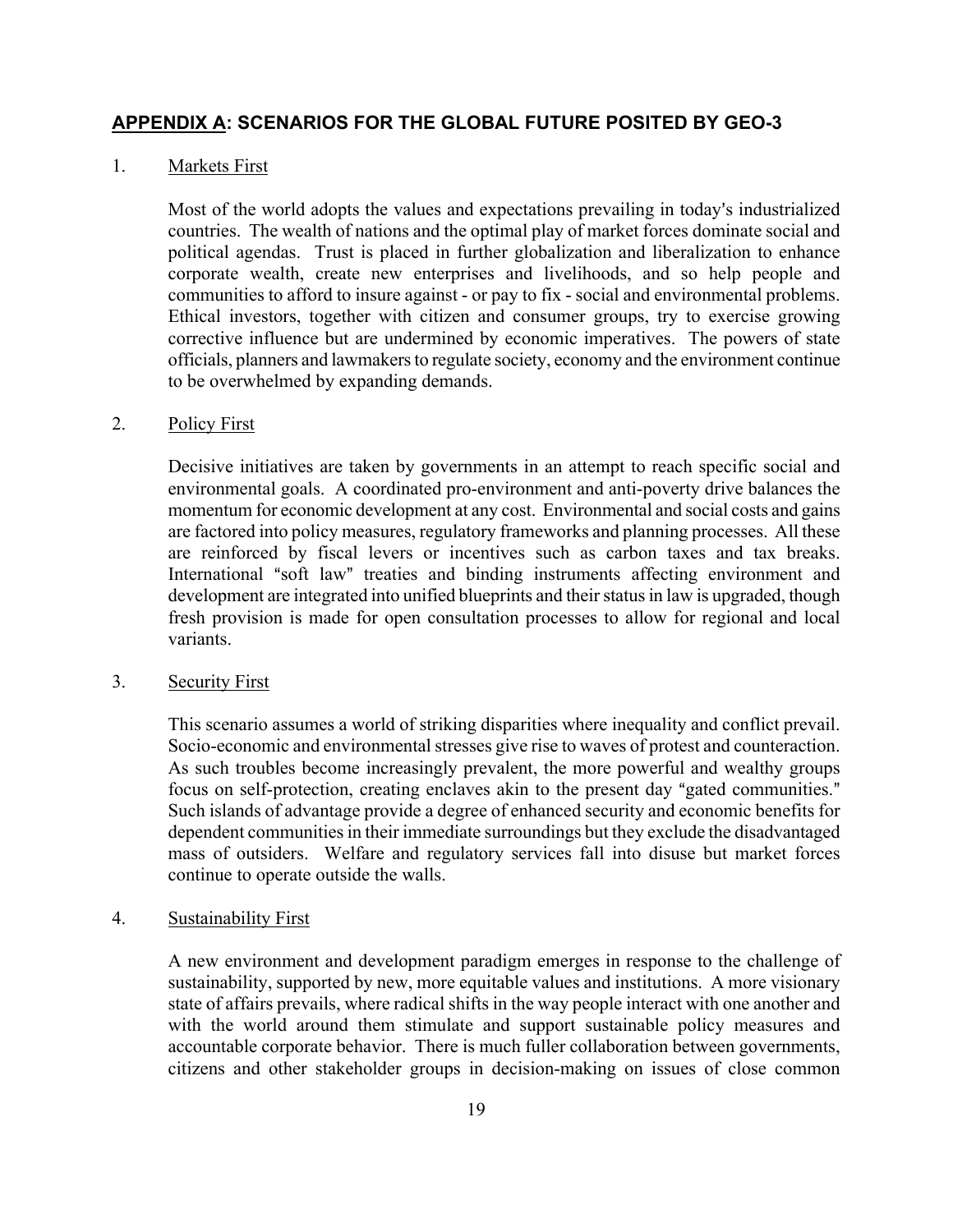concern. A consensus is reached on what needs to be done to satisfy basic needs and realize personal goals without beggaring others or spoiling the outlook for posterity.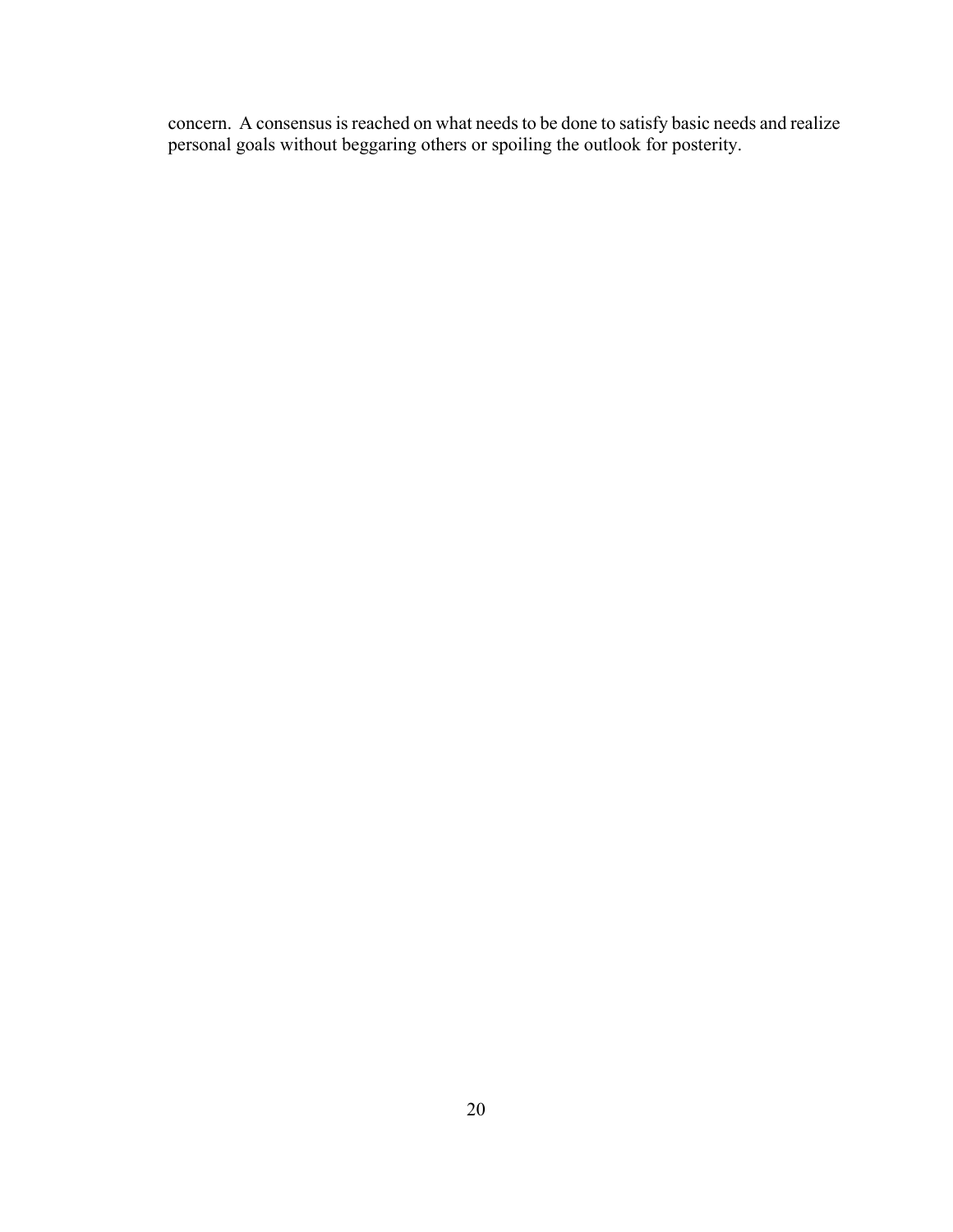## NOTES

\*Professor of Law, Nova Southeastern University Law Center. B.A. 1970, Columbia University; J.D. 1974, NYU School of Law; LL.M. 1982, Columbia University Law School; J.S.D. 1989, Columbia University Law School. The author thanks his spouse, Professor Meri-Jane Rochelson of Florida International University, for reading an earlier draft of this book review essay and offering helpful suggestions. He is also grateful to Jesse Monteagudo for his able secretarial assistance.

\*\*Voltaire, Candide (Dover Books, 1993) at 166-167.

\*\*\*Claude Bernard, 4 Bulletin of the New York Academy of Medicine 997 (1928), quoted in John Bartlett, Bartlett's Familiar Quotations (15<sup>th</sup> ed., 1980) at 552.

\*\*\*\*Aristotle, Parts of Animals, book 1, chapter 5, quoted in John Bartlett, Bartlett's Familiar Quotations (15<sup>th</sup> ed., 1980) at 87.

1.Bjorn Lomborg, The Skeptical Environmentalist: Measuring the Real State of the World (Cambridge University Press, 2001).

2.Lomborg, supra note 1 at 6.

3.Lomborg, supra note 1 at 327.

4."Opinion: Defending Science," The Economist, Jan. 31, 2002.

5.Statement of Lewis Wolpert on back cover of Lomborg, supra note 1.

6.Statement of Matt Ridley on front cover of Lomborg, supra note 1.

7. Thomas Lovejoy, "Biodiversity: Dismissing Scientific Process," Scientific American, January, 2002 at 71.

8.This is the title of the introductory note by John Rennie to a series of four brief essays in Scientific American which are critical of Lomborg's work. See Scientific American, January, 2002 at 61.

9.See <www.lomborg.org>.

10. John Rennie, "A Response To Lomborg's Rebuttal," April 9, 2002 (available online at ScientificAmerican.com).

- 11.Lomborg, supra note 1 at 3.
- 12.Lomborg, supra note 1 at xix.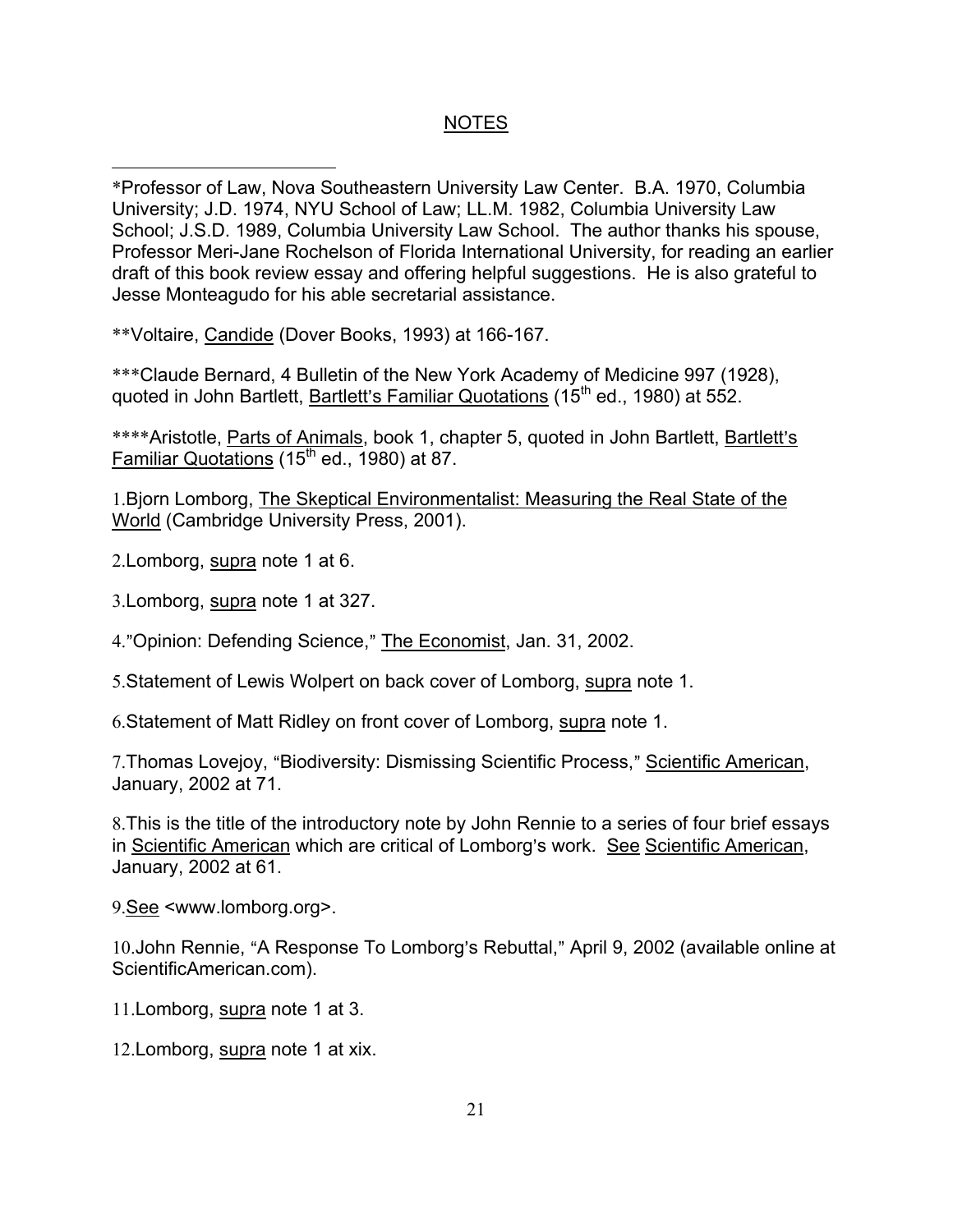13.Lomborg, supra note 1 at xxiii.

14.Lomborg, supra note 1 at 4.

15.Lomborg, supra note 1 at 4.

16.Lomborg, supra note 1 at 12-13.

17.Lomborg, supra note 1 at 327.

18.Lomborg, supra note 1 at 327.

19.Lomborg, supra note 1 at 327.

20.Lomborg, supra note 1 at 5.

21.Lomborg, supra note 1 at 338.

22.Lomborg, supra note 1 at 4.

23.Lomborg, supra note 1 at 31.

24.Lomborg, supra note 1 at 351-52.

25.In the event that Professor Lomborg reads this review essay - as he well may - I hope he will take the criticisms that I advance herein in the constructive spirit in which they are intended. He and I have never met and none of what I say about his written work is in any way meant to be "personal."

26.Lomborg, supra note 1 at 330.

27. John Bongaarts, "Population: Ignoring Its Impact," Scientific American, January 2002 at 69.

28.In saying this, I do not at all wish to act as yet another tiresome U.S. America-basher, only finding fault with my country and seeing no virtue in its ways. Like any other nation - and every individual person - the United States has both weaknesses and strengths. My point here is only that, as a nation, we would do well to be more charitable towards our fellow human beings in developing nations. I hasten to add that, in my view, our national efforts to eradicate domestic poverty are also much in need of greater attention and resources.

29.Lomborg, supra note 1 at 170.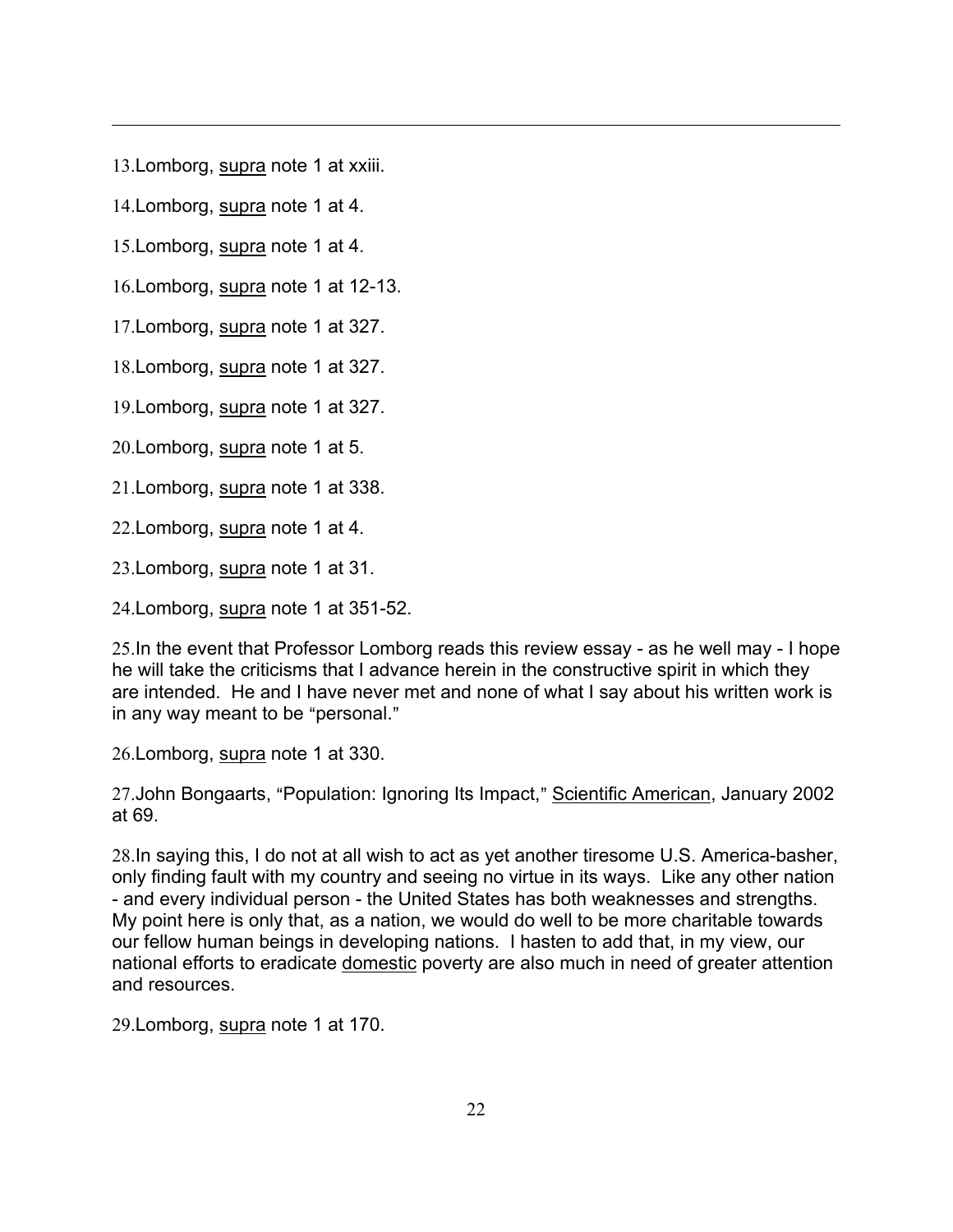30.In the same chapter of his book, Lomborg also writes that "[t]he regulation of  $SO<sub>2</sub>$ emissions was primarily a consequence of the anxiety in the 1980's about acid rain and its effect on forests and lakes in exposed areas." Lomborg, supra note 1 at 172. This too is not correct, at least as it pertains to the United States. Sulfur dioxide was designated a "criteria pollutant" under the Clean Air Act by the U.S. EPA in the early 1970's. Throughout that decade and beyond, the U.S. EPA was engaged in sharp disputes with the electric utility industry respecting the use of  $SO<sub>2</sub>$  scrubbers to curb emissions of that pollutant. See Joel A. Mintz, Enforcement At the EPA: High Stakes and Hard Choices (Univ. of Texas Press, 1995) at 26.

31.Lomborg, supra note 1 at 208.

32.Lomborg, supra note 1 at 351.

33.Bongaarts, supra note 26 at 67-68.

34.Lomborg, supra note 1 at 148.

35.Lomborg, supra note 1 at 290.

36.Lomborg, supra note 1 at 287, 329.

37.Lomborg, supra note 1 at 305.

38.Lomborg, supra note 1 at 12.

39.Lomborg, supra note 1 at 333, 351.

40.Lomborg, supra note 1 at 331.

41. Louis Uchitelle, "Consumer Confidence Index Goes From an Aha to a Hmm," New York Times, June 8, 2002 at A1.

42.Lomborg, supra note 1 at 42.

43.Lovejoy, supra note 7 at 11.

44.Lomborg, supra note 1 at 334.

45.Lomborg, supra note 1 at 337.

46.Schneider, Scientific American, January, 2002 at 65.

47.UNEP, Global Environment Outllook 3 (Earthscan Publications, Ltd., 2002) (GEO-3). The report is available online at <www.unep.org/geo/geo3>.